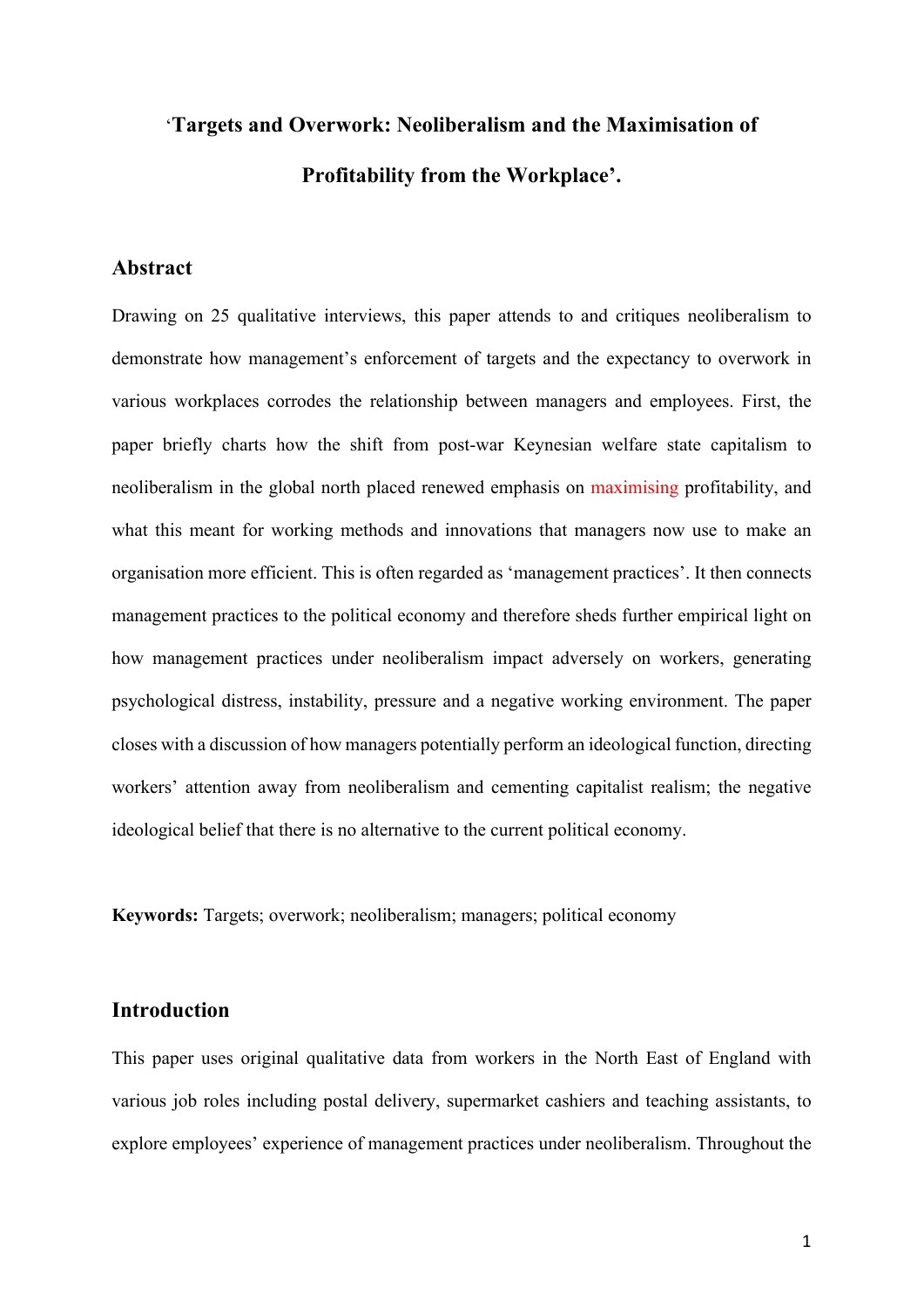neoliberal era, market principles have seeped further into social life (Jessop 2018), particularly public and private sector organisations, increasing the emphasis on maximising profitability (Streeck 2016; Whitehead & Crawshaw 2014; Whitehead 2018). In this way, managers are compelled to extract more profit from workplaces by imposing unrealistic targets and pressure to overwork. When we refer to 'overwork', we are talking about longer working hours (Murray, 2020), 'or the effort that employees put into their jobs while they are employed' (Burchell 2002: 78) often for no additional pay. Therefore, this article documents how management's imposition of targets and expectancy to overwork engender psychological distress, worry, and increased pressure amongst employees (Lloyd 2018 2020). As we shall see, it also has a tendency to mask heightened exploitation which negatively impacts on workers' wellbeing.

Although employee control has been a managerial concern throughout capitalism (Beynon 1973; Braverman 1974; Fleming & Sturdy 2011; Moore & Joyce 2020; Mulholland & Stewart, 2013; Thompson & Brock 2010), the emphasis on performance management and maximising profitability has recently intensified and this negatively impacts on the working environment (Lloyd 2020; Moore 2018; Whitehead 2015; Williams & Beck, 2018). Indeed, 'overworking', that is, where workers are working longer hours for no additional pay, has also increased in recent years (Aronson & Keister 2019; McBride & Lucio 2020) and is considered to be an international issue (Shafer et al. 2018). For example, in their research on women working for Walmart, Mayer & Noisuex (2015: 15) indicate that they add to debates on how 'neoliberal market globalization in the global north normalises overwork from which the employer profits while often pushing employees to the edge of exhaustion'. Therefore, this paper adds to a range of scholarly literature that links overwork to neoliberalism (for example: Fagan 2004; Fisher 2009; Lloyd 2018 2020; Mayer & Noiseux 2015; Moore & Joyce 2020 Mulholland & Stewart 2013).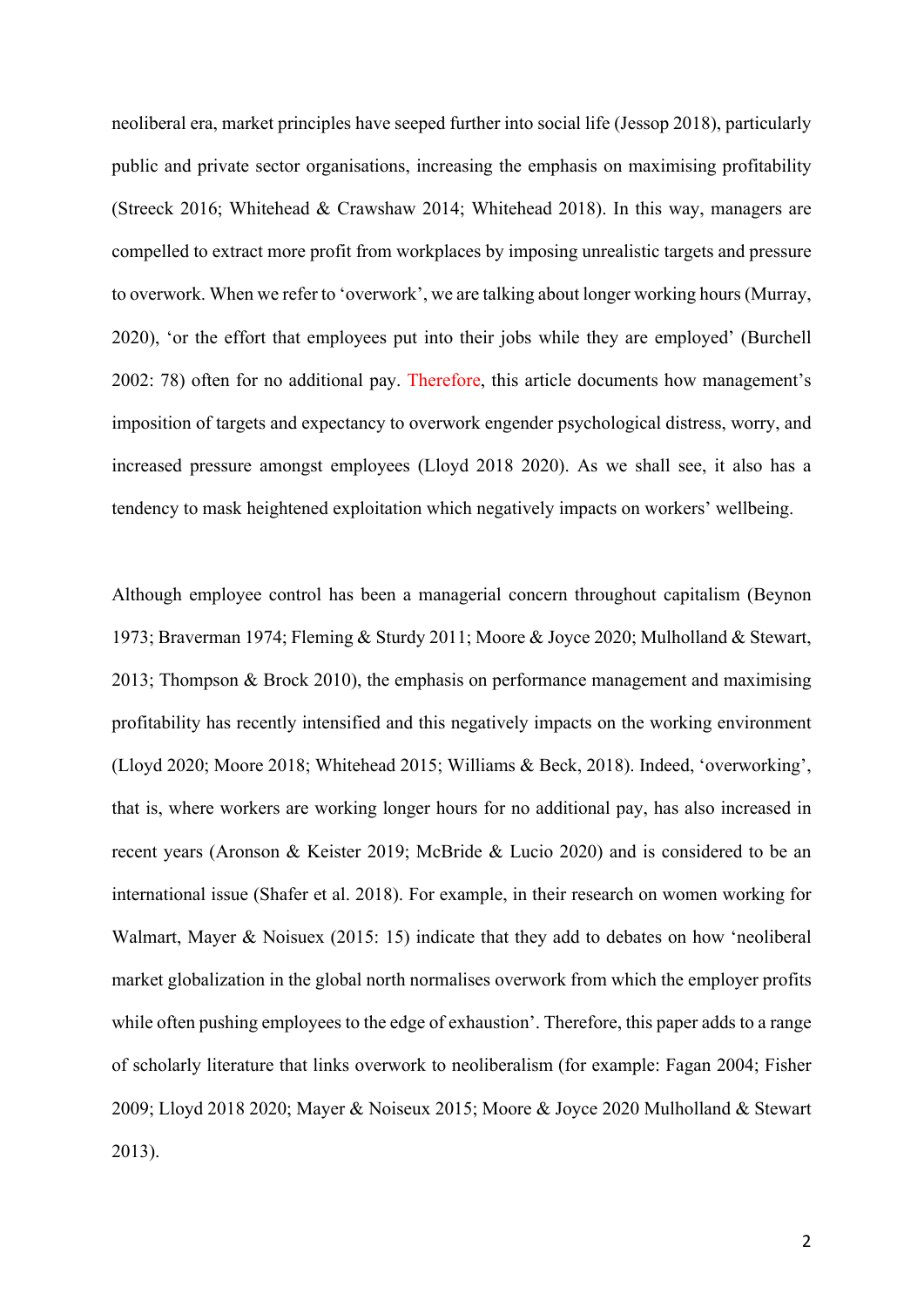This article is organised as follows. First, in order to understand the primacy to maximising profitability amongst firms in the current labour market, we briefly explore the shift from postwar Keynesian welfare state capitalism to embedded neoliberalism with a focus on literature from the global north (Fine & Saad-Filho 2017; Jessop, 2019; Streeck, 2016). Next, the paper outlines the literature on management practices such as targets and pressure to overwork. These debates provide the platform for our empirical findings. It then highlights the research project that underpins this paper. Thereafter, the findings section is divided into (a) targets, (b) overwork and (c) managers' ideological function. This final section explores managers' potential ideological performance from employees' perspective under neoliberalism, that is, to act as a 'neoliberal tool' (Hanlon 2018: 300) and direct dissatisfaction away from neoliberal capitalism to solidify what Fisher (2009 2018) refers to as *capitalist realism.* This is the negative ideological belief that there are no alternatives to the present political economy; all that remains is to individualistically and cynically adapt to current working conditions because of the sense of political impotence generated by neoliberalism. We also respond to Lloyd's (2020) call for researchers to connect management practices to neoliberalism. This article thus attends to and critiques neoliberal political economy by shedding further empirical light on management practices under neoliberalism and their potential cementation of capitalist realism. First, the paper turns to the shift to neoliberalism and its renewed emphasis on augmenting profitability.

# **Neoliberalism**

Post-war Keynesian welfare state capitalism in the global north was engendered by the 1929 Great Depression, the First and Second World Wars and a rise in support for alternative ideologies to laissez faire capitalism in the first half of the twentieth century, including totalitarianism and communism (Harvey 2005; Hobsbawm 1994; Judt 2010; Marquand 1988).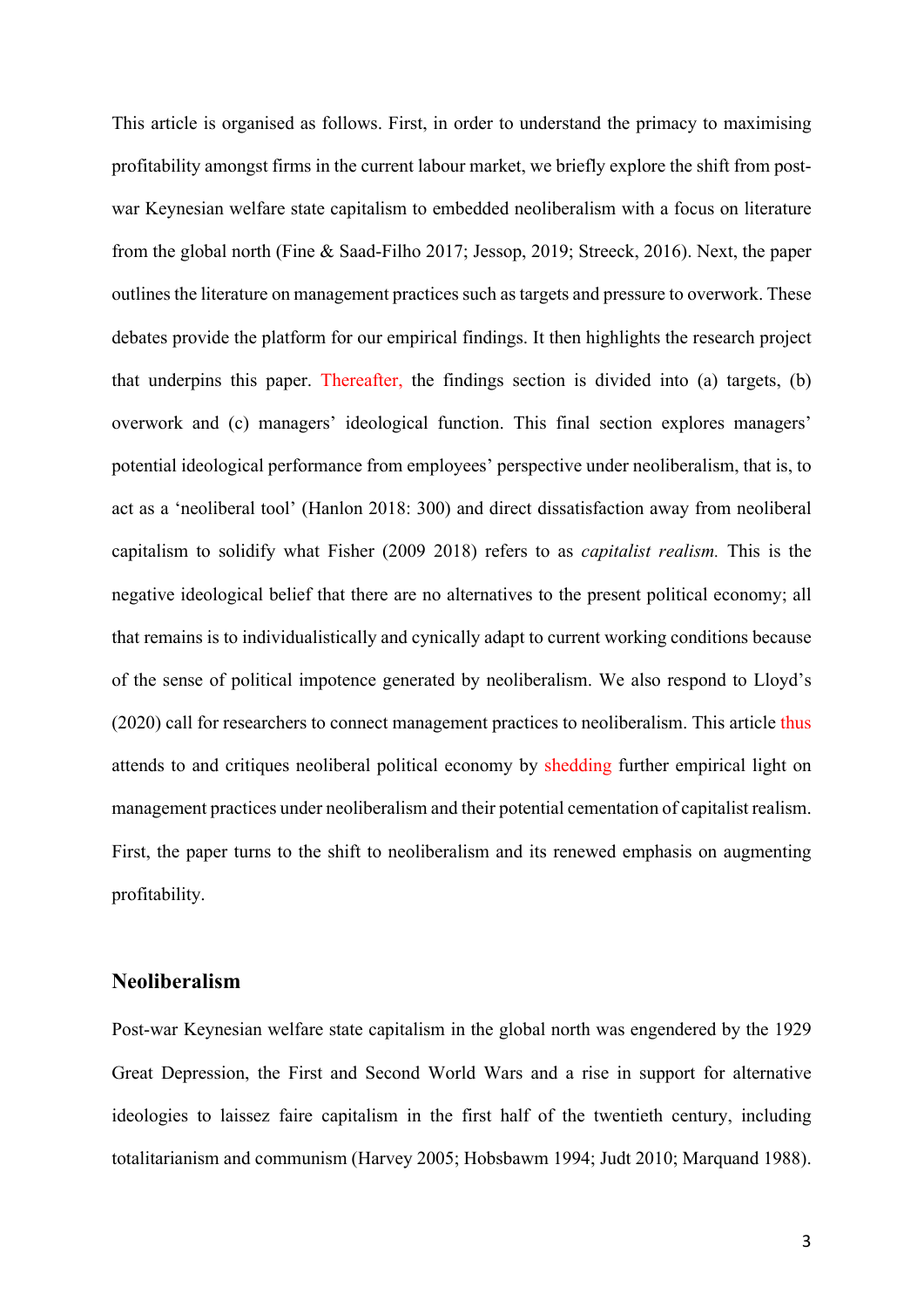Subsequently, many states in the global north such as in England played an active role in mitigating the market's tendency to generate inequalities through welfare provision, full employment and widespread nationalisation of public utilities (Hobsbawm 1994; Judt 2010; Marquand 1988). Although decaying housing, poverty and slum-like conditions existed in some of England's most deprived communities (see Coates & Silburn, 1973), employment opportunities for industrial workers, in particular, often contained sizable gains in incomes and economic security (Telford & Lloyd 2020; Winlow & Hall 2013). As capital's attempts to erode industrial employees' working conditions - such as wages - were often halted by collective resistance and demands for better pay, economic inequality dwindled for the first time in history (Streeck, 2016; Winlow & Hall 2013). This period resuscitated capitalism; however, it was unable to address its structural issues in the 1970s (Fine & Saad-Filho 2017; Jessop, 2019). The evolution of neoliberalism in the late twentieth century enabled capital to further enhance its power and control over workers (Jessop 2019).

As post-war Keynesian welfare state capitalism collapsed due to various structural crises such as a global oil crisis, Harvey (2005 2011) suggests neoliberalism emerged in the global north as a counterrevolution to restore power, wealth and control to the upper classes. Neoliberal ideology therefore encourages marketisation, the commodification of public services, competitive individualism, repression of workers' wages and freedom for capital to maximise surplus value (Harvey 2005, 2011; Jessop 2019; Slobodian 2018). Withering market impediments to profit maximisation including trade unions, capital controls and full employment have been core elements of the restoration. This was clear in England with former Conservative Prime Minister Margaret Thatcher who enacted the 'big bang' deregulation of the financial industry, weakened trade unions through emerging victorious from the 1984-1985 miners' strike and privatised various state assets including British Gas and British Airways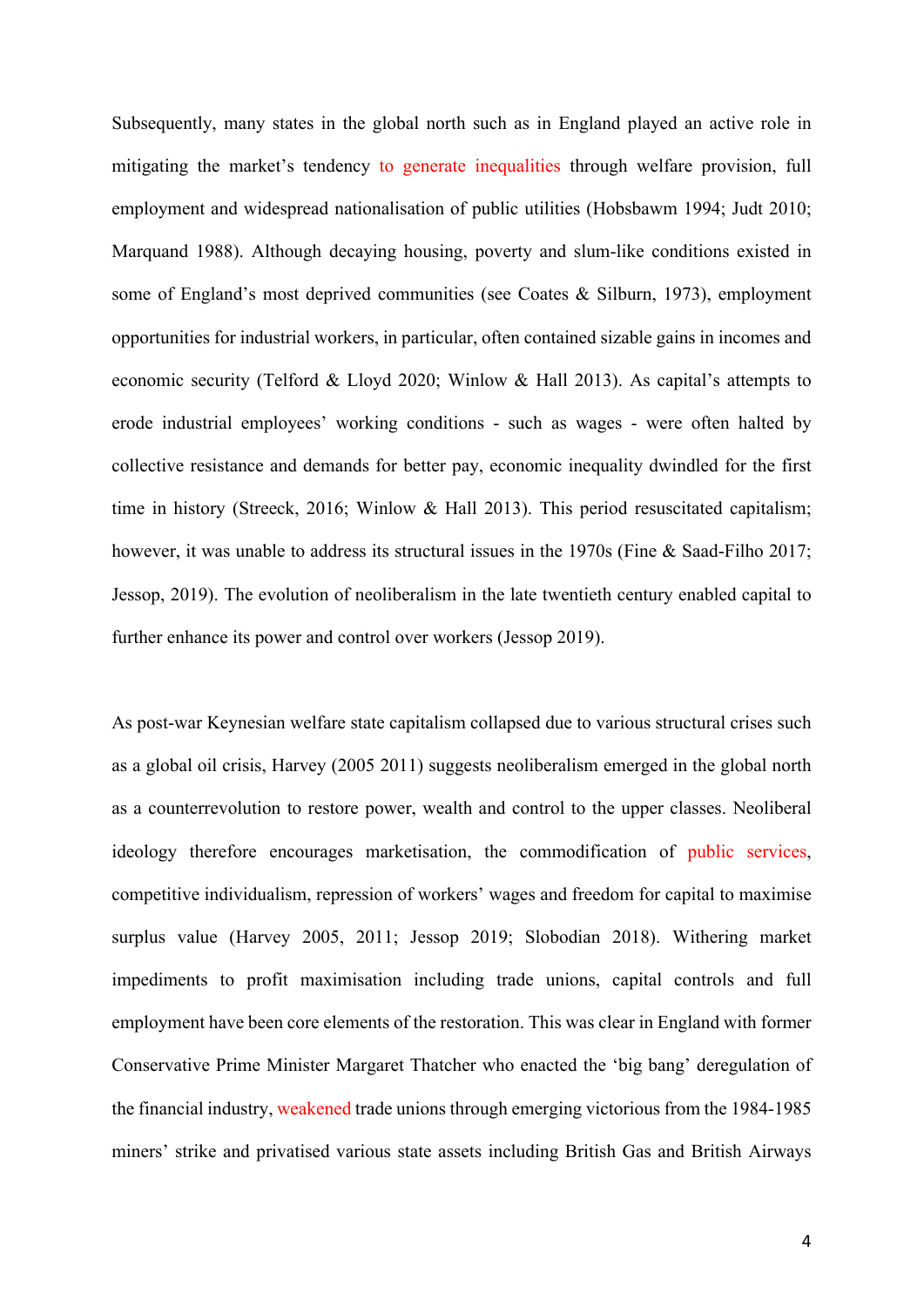(Viven 2011; Whitehead 2015). As we will reveal, the abandonment of full employment and dwindling trade union power awarded managers more power and control over their workforces (Mulholland & Stewart 2013).

While the notion that deregulated free markets characterise neoliberalism is prevalent in the literature, there is a discrepancy between neoliberal ideology and reality (Lloyd 2020; Mercille & Murphy 2019). Mitchell & Fazi (2017) cast the free market as a neoliberal myth; ideologically masking the state's role in creating conditions for capital accumulation and their close ties to the world's richest members of society. Likewise, Mercille & Murphy (2019) claim neoliberalism utilises both market mechanisms and non-market instruments - such as state actors - to facilitate corporate wealth, power and profit maximisation. Others argue that it is inadequate to view neoliberalism in dualistic terms - state vs market - rather, governments play an active role in both facilitating profit production and intervening to protect capital and therefore ensuring neoliberalism's hegemony (Fine & Saad-Filho 2017; Jessop 2019).

Displaying both resilience and an ability to absorb crises, governments have used neoliberalism's internal contradictions to facilitate its expansion (Jessop, 2019; Mitchell & Fazi 2017; Winlow & Hall 2013). This was evident post 2008 financial crisis with the onset of austerity (Telford & Wistow 2020), which further intensified stagnating wages, privatization and economic inequality (Streeck 2016). As we demonstrate in this paper, this also led to amplified exploitation in workplaces (Bloodworth 2019; Lloyd 2018 2020; Mitchell & Fazi 2017; Moore 2018; Southwood 2011). While living standards have declined, the wealth of the rich increased to a level unseen since the Victorian age (Dorling, 2014). By consolidating competition, individualism and profitability, market forces further permeated organisations and labour markets (Whitehead & Crawshaw 2014). According to Lloyd (2020), Southwood (2011)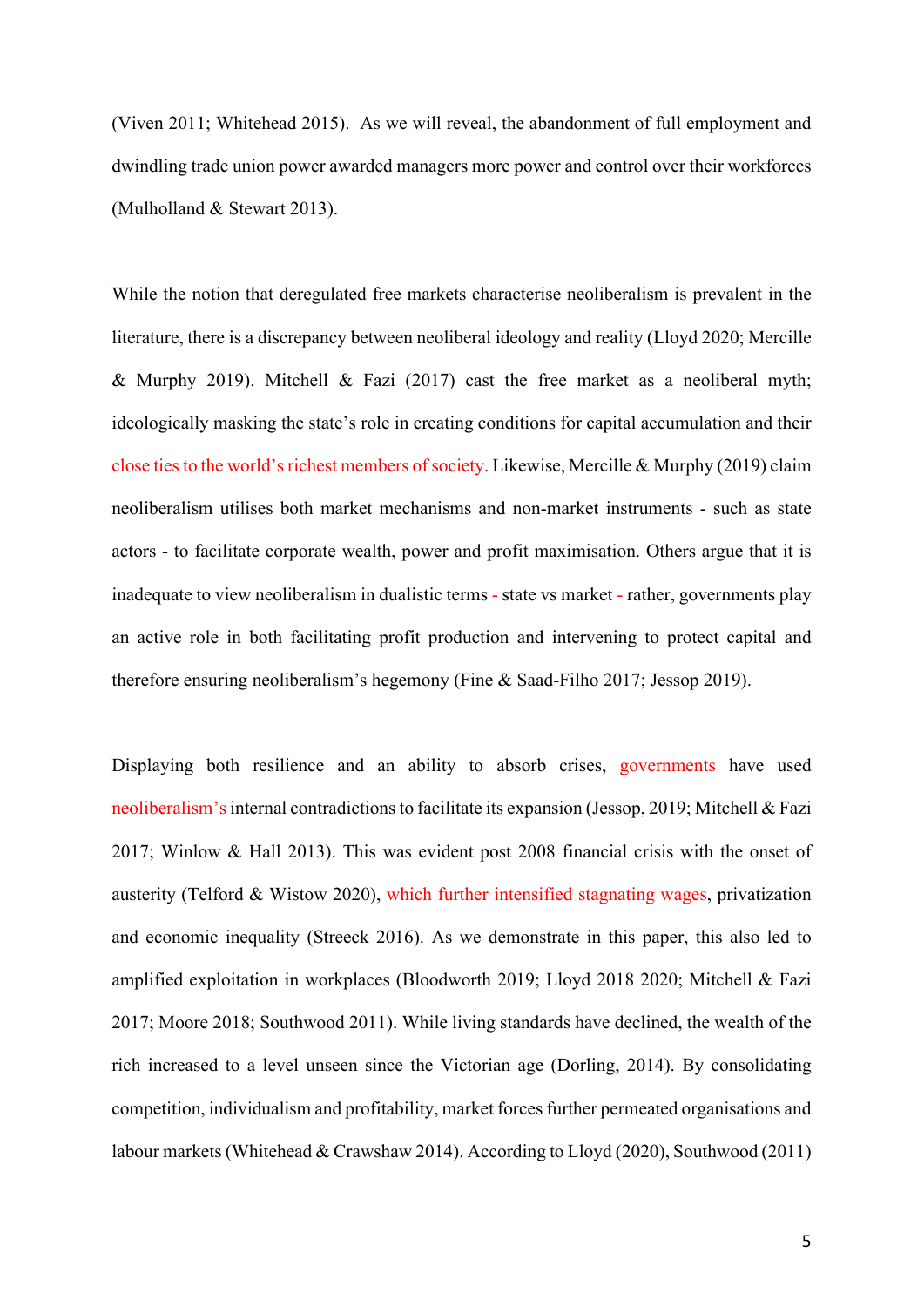and Whitehead (2018), this constitutive context has impacted on management practices, thus restructuring the working environment and consequently damaging worker's wellbeing.

Emphasising 'opportunity', 'meritocracy', 'hard work' and 'individual success' (Jessop, 2018), neoliberalism's ideological mantras assert that workers now possess more freedom to climb the social structure (Streeck, 2016; Winlow & Hall 2013). However, many employees, such as those in this research study, are subject to management practices such as targets and heightened pressure to overwork, thus enhancing capital's control over workers (Brannan 2015; Lloyd 2020). Such restructuring is clear in numerous workplaces, including within the National Health Service (Davies et al 2015), criminal justice agencies (Deering & Feilzer 2015), higher education (Fisher 2009) and the service economy (Lloyd 2018; Moore & Joyce 2020). As our findings reveal, these changes are prevalent in numerous job roles and often generate psychological distress, uncertainty and instability for employees. We now turn to current debates on neoliberal labour market trends in the global north, specifically contemporary management practices, performance indicators such as targets as well as overwork. This provides the bedrock for our empirical findings outlined thereafter.

#### **Management practices, targets and overwork**

While much employment under post-war Keynesian welfare state capitalism was standardised, with many employees working full time 9-5, the advent of the neoliberal era radically changed this (Fagan 2004; Piasna 2015). Increased competition for jobs, the abandonment of full employment and increased targets, among other structural changes, has awarded managers additional space to further exploit the workforce, often compelling employees to overwork (Fagan 2004; Lloyd 2018; Piasna 2015). Indeed, Burchell et al. (2002) noted that up to 60% of respondents in their survey research on working conditions under neoliberalism reported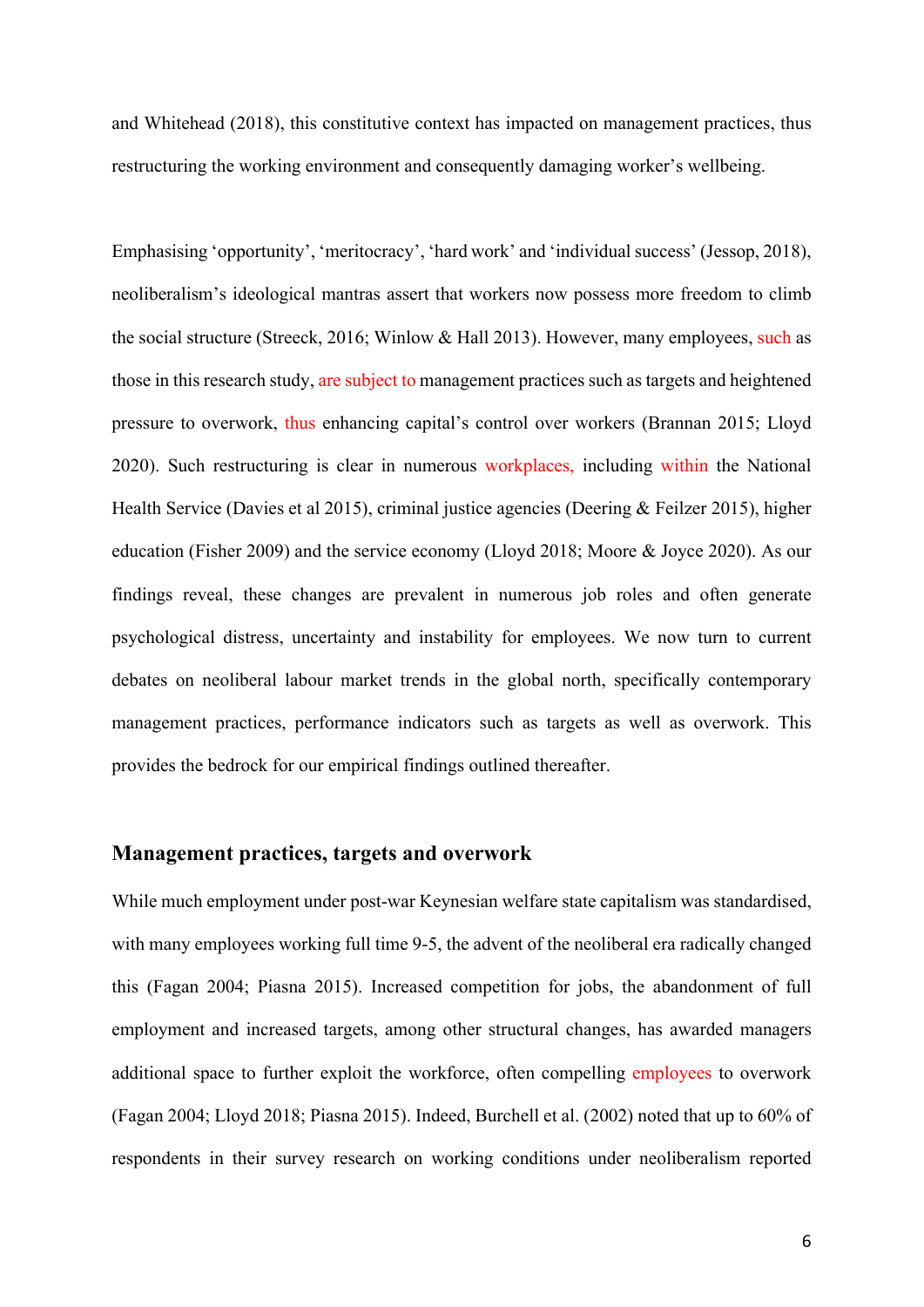overworking. Whilst Shafer et al. (2018) regard overworking as a global phenomenon, Murray (2020) notes that Greece is the only country in Europe where workers work longer hours than employees in Britain. For Murray (2020: 12), such overworking is generating 'stress, burnout and exhaustion' amongst workers and this is delineated in the empirical studies outlined below.

Holt & Hvid (2014) utilise observations and 33 interviews with workers at two outlets in the food industry. They found that the performance of employees was closely monitored by managers to ensure the companies augmented profit; failure to satisfy performance indicators resulted in the potential for workers to be fired in the near future (also see Bloodworth 2019; Southwood 2011). Simultaneously, however, employees reported increased productivity even if it intensified stress levels and eroded breaktime with co-workers. Similarly, Moore & Joyce (2020) document how performance devices were worn by workers at Tesco warehouses. Like Newsome et al (2013), they suggest this gave employees an expected timeframe to stock the shelves and thus increased their productivity, since workers were given higher 'points' for beating the clock.

Relatedly, Lloyd (2018), Mayer & Noisuex (2015) and Piasna (2015) note that many employees work longer hours under neoliberalism in comparison to the post-war Keynesian welfare state epoch. Like Carter et al. (2014), Moore & Joyce (2020) and Mulholland & Stewart (2013), Lloyd (2018) suggests that employees who work long and unsociable hours often experience psychological discomfort including stress. Likewise, Bloodworth (2019) and Williams (2018) note that targets are prevalent at the lower end of the labour market. The former temporarily worked at Amazon and claimed performance indicators sped up the production process, negatively impacted on workers' wellbeing, and provided data for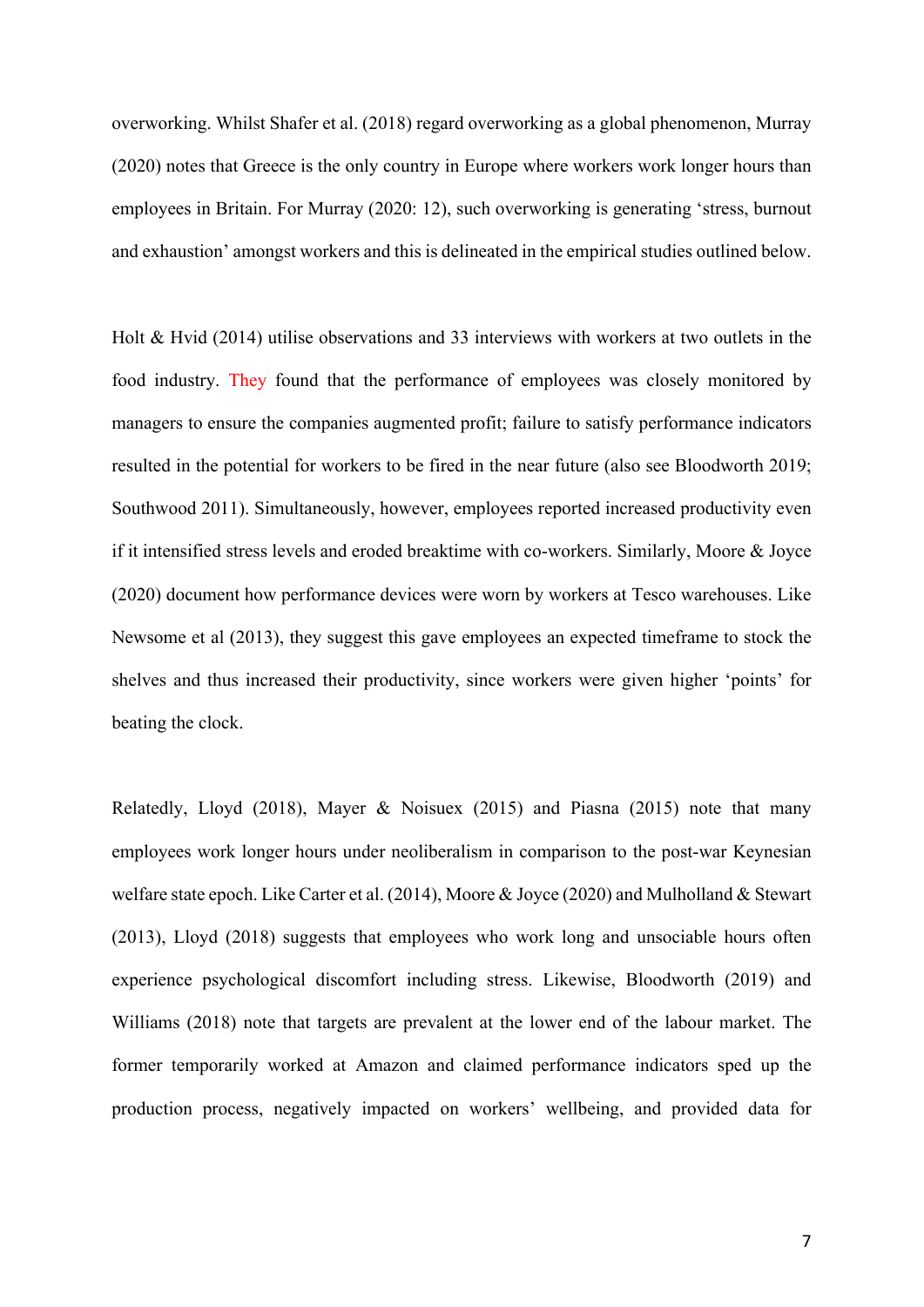managers to discipline the workforce. In fact, Bloodworth reports that many Amazon workers are fearful of taking a toilet break because it could impact on their ability to meet targets.

Carter et al. (2014) conducted empirical work at six HMRC processing centres that were subjected to a 'lean' restructuring. They ascertained that front line managers believed they had lost their autonomy whilst their pressure levels had increased. As was also discerned in Southwood's (2011) and Williams's (2008) research, management's use of targets proliferated which served to corrode the relationship between managers and workers, since it increased hostilities and friction. Conversely, Shafer et al. (2018) stress that the number of hours people work has increased under neoliberalism, particularly amongst men in professional roles. As Fisher (2009), Murray (2020) and Winlow & Hall (2013) also outline, Shafer et al. (2018) suggest overworking often erodes time to spend with partners, thereby diminishing relationship quality and increasing stress levels.

In a similar vein, work on employment conditions in the public and private sector ascertained that targets heightened productivity which generated pressure and stress (Carter et al. 2013; Laaser 2016). Perhaps unsurprisingly, worker autonomy similarly eroded whilst the relationship between managers and employees deteriorated (Carter et al. 2013; Laaser 2016). Relatedly, Lloyd (2020) and Williams & Beck (2018) contend that a managerial focus on performance management has recently intensified. They claim performance management is about surveying employees and increasing their workload, which acts 'as a mechanism for removing underperformers' (Williams & Beck 2018: 34) and generates friction amongst workers.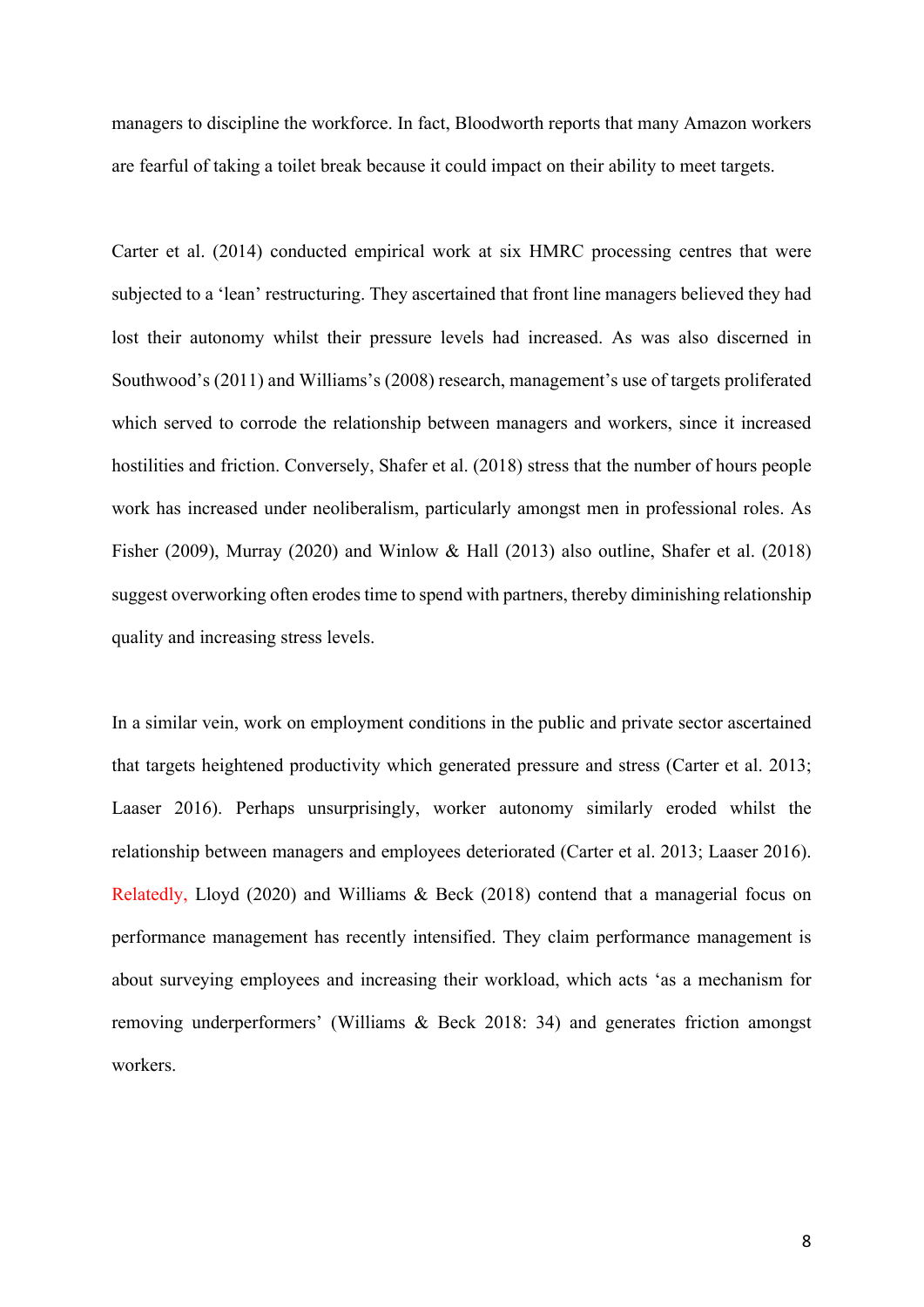Nonetheless, Moore (2018) conducted empirical work on tracking devices, suggesting they individualise and atomise workers. Although Williams (2008) claims they offer capital more workplace control, Moore (2018) notes that many workers resist these conditions and voice their concerns. However, tracking employees occasionally served to generate a workplace atmosphere of 'anxiety, burnout and overwork' (p.56). On the other hand, Stilova & Trichkova (2020) employ data from the European Social Survey and draw upon logistic regression modelling to examine work-life balance. They ascertained that balancing private life and employment hinges upon educational attainment, ethnic minority status and the welfare regime under which one works. However, Mulholland & Stewart (2013) interviewed workers, shop stewards and managers at a grocery warehouse where unionisation was absent. Electronic tagging meant workers were 'never free from the gaze of management' (Mulholland & Stewart, 2013: 544) which generated stress and pressure. While many employees worked long hours, some also believed that managers treated workers in a punitive and condescending manner.

Utilising panel data from the United Kingdom Household Longitudinal study, Wheatley (2017) suggests managers possess power in workplace organisations as they allocate employee hours; subjectively decide what constitutes job quality; and reward employees for good workforce performance. However, Fisher (2009), Hanlon (2018), Lloyd (2017) and Whitehead (2015) assert that managers possess power only because workers do not recognise that they are in fact powerless. In their view, neoliberalism's emphasis on boosting profitability potentially filters down the social structure and reconfigures managers' behaviours. In effect, they are cogs in neoliberalism's internal machinery who often lack autonomy (Mulholland & Stewart, 2013). Therefore, and as our paper argues, managers do not occupy a position of real power since their practices are potentially shaped by broader forces – neoliberalism and the augmentation of profit.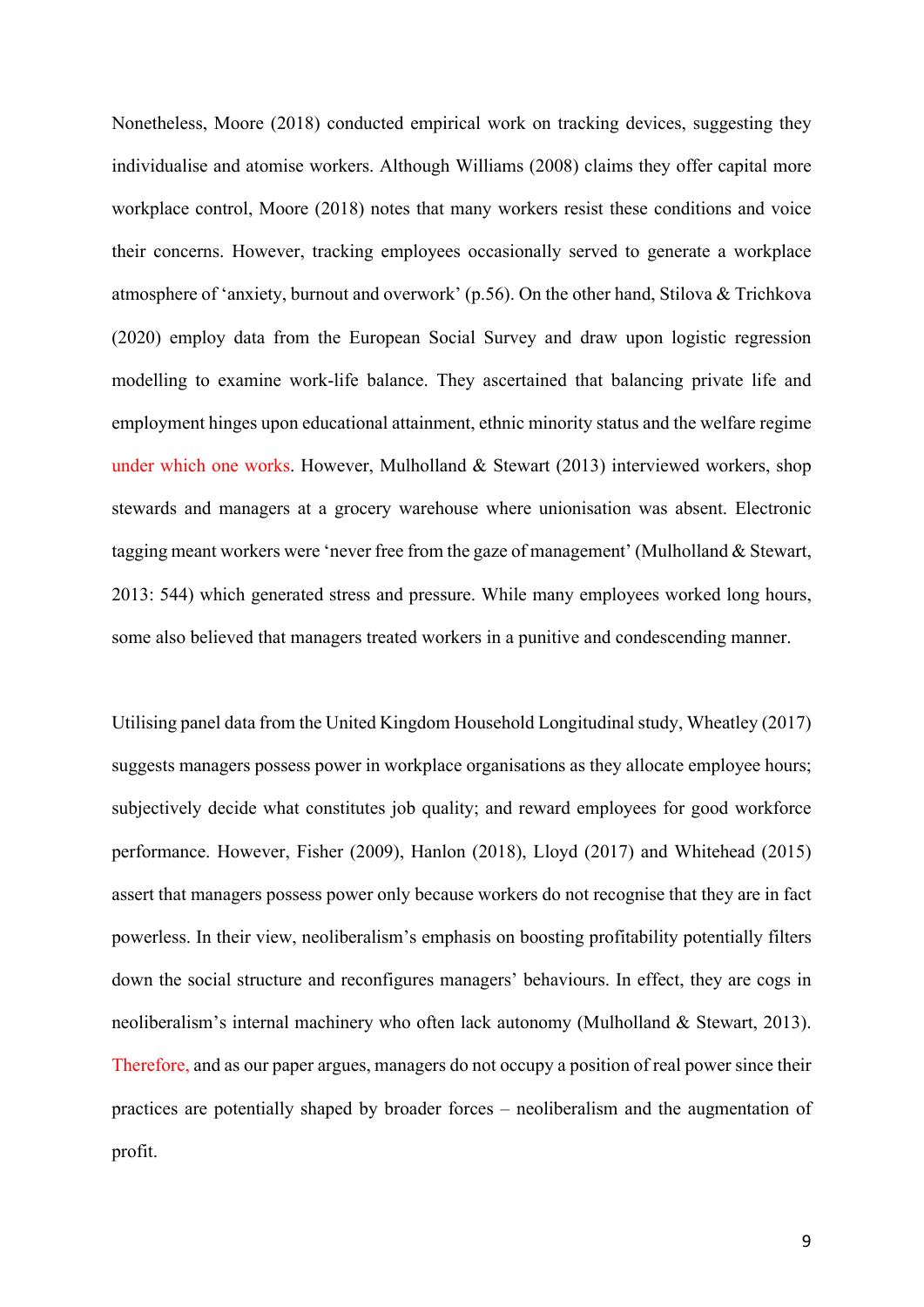As mentioned, the relations between managers and employees have been a central antagonism within the literature throughout capitalism (Beynon 1973; Braverman 1974; Moore & Joyce 2020). However, for Whitehead & Crawshaw (2014) and Whitehead (2018), neoliberalism's renewed emphasis on maximising profitability has reconfigured many organisations around market logic of competition, individualism and profit at all costs. According to Hanlon (2018), Lloyd (2020) and Southwood (2011), this impacts on management ethos and working conditions. Our paper therefore builds upon the aforementioned literature on management practices, targets, overwork and the technological monitoring of employees under neoliberalism by shedding further empirical light on how this damages workers' wellbeing. In this way, it demonstrates how management practices may *potentially* now serve to cement capitalist realism (Fisher 2009 2018); the negative ideological belief that there are no alternatives to the current political economy*.* Indeed, the next section outlines the research project's methodology that forms the paper's core before documenting the empirical findings.

#### **Methodology**

Empirical data presented in this article is from a broader qualitative research project that examined social class and its interactions with both the contemporary labour market and political dissatisfaction in the North East of England. Throughout the twentieth century industrial work characterised the North East's economy (Lloyd 2018 Telford & Lloyd 2020). Indeed, it was not uncommon for some employees to spend their working lives at one industrial employer, despite the fact that work was readily available in the local area (Shildrick et al 2012; Warren, 2018). However, since the 1980s the economy has shifted from production to services. Employment opportunities are thus often characterised by poor working conditions such as non-unionisation and inadequate pay (Shildrick et al 2012; Warren, 2018). Relatedly, a joblessness to insecure employment cycle is also common in many areas. As we will see,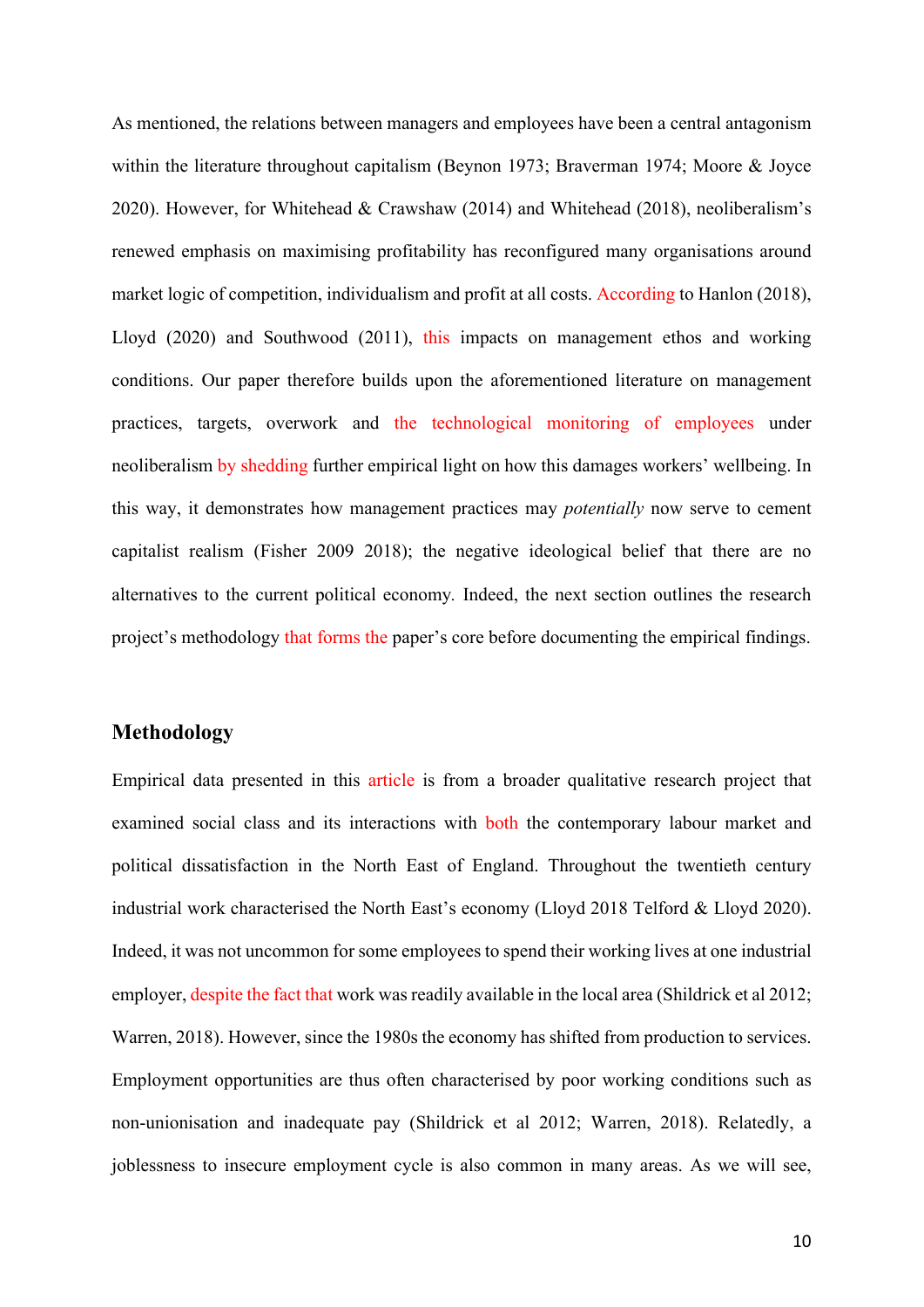managers utilise this particular background condition to aid worker compliance and control, thus potentially entrenching capitalist realism.

Indeed, the project investigated the participants' employment histories and current working practices. Research questions included a) what is the nature of local employment conditions; b) in what ways do workers voice their concerns about these conditions; and c) how do managers intensify or alleviate today's employment conditions. Interviews were conducted with 13 females and 12 males (N=25) and were 40-90 minutes in duration. Fourteen respondents were recruited through utilising five gatekeepers. The rest of the participants were recruited through snowball sampling. Although the scope of all research projects is constrained by time, data saturation is an important tool for determining sample size (Bowen 2008) and the lead researcher regularly heard similar stories about employment conditions in the interviews. Interviews were conducted in participants' homes, cafes and pubs. The interviews were semistructured, enabling the lead researcher to probe pre-conceived ideas but remain open to explore emergent findings. The local town centre and deprived neighbourhoods were regularly identified by participants as comprising an aspect of the locale's economic decline. Ethnographic descriptions were therefore carried out and this substantiated the interview data by placing sentiments within a wider societal context (Briggs & Monge Gamero 2017; Raymen 2018).

Data collection for the project was conducted between 2018-2019. 15 participants were aged between 40-60; four were aged 18-20 and one was aged 35. Five respondents had retired, three within the last 12 months at the time of the interviews. Their last job roles included a secretary, council worker and postal delivery, among others. The variegated age range was enabled by snowball sampling and it allowed for reflections on employment conditions from both older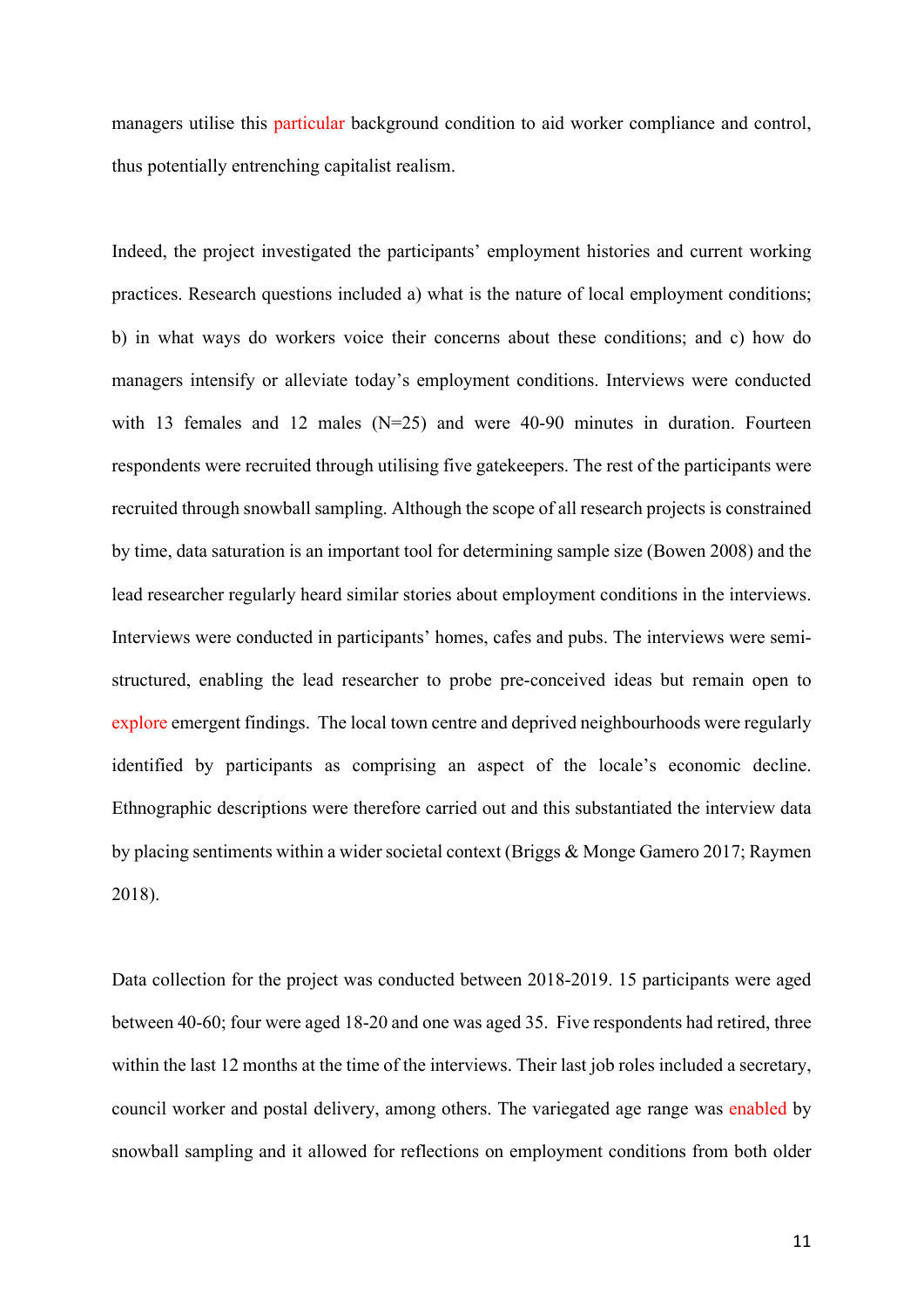aged and younger aged respondents. Participants currently working occupied various occupations including bartending, stock replenishment in supermarkets and retail, primary school teaching assistants, postal delivery, and various self-employed individuals. Evidently, these diverse occupational roles cut across labour market sectors and therefore utilising data from a variety of occupations enables a wider analysis of labour market trends, specifically management practices, targets and overwork. Although traditional class demarcations have blurred (Bourdieu 1979; Savage 2015; Standing 2011), the participants share a core structuring reality which is the need to sell their labour and subjection to capitalist exploitation. Consequently, they are identified as the working class.

Conducting qualitative research which bordered on ethnographic is a fluid process and the researcher often encountered obstacles. Occasionally, the research project's 'snowball failed to roll' (Geddes et al. 2018: 352). Several participants cancelled interviews; did not show up; and research contacts would often suggest that they did not know any other potential interviewees. Consequently, it was time consuming and often generated frustration. Following Braun & Clarke (2006), the project used thematic data analysis. Recurring codes were highlighted with a coloured pen and pasted into a separate Microsoft Word document. Although a messy and long-winded process, the core codes and themes were identified. Transcripts were also read several times to ensure robustness.

This project contains a core limitation. As the sample is largely confined to the participants' contact group, snowball sampling lacks generalizability (Telford & Lloyd 2020). Nonetheless, Telford & Lloyd (2020) stress that qualitative research does not seek universal applicability but analytical generalizability. In this respect, empirical findings can be corroborated or problematised by other research under similar conditions. The towns in the North East of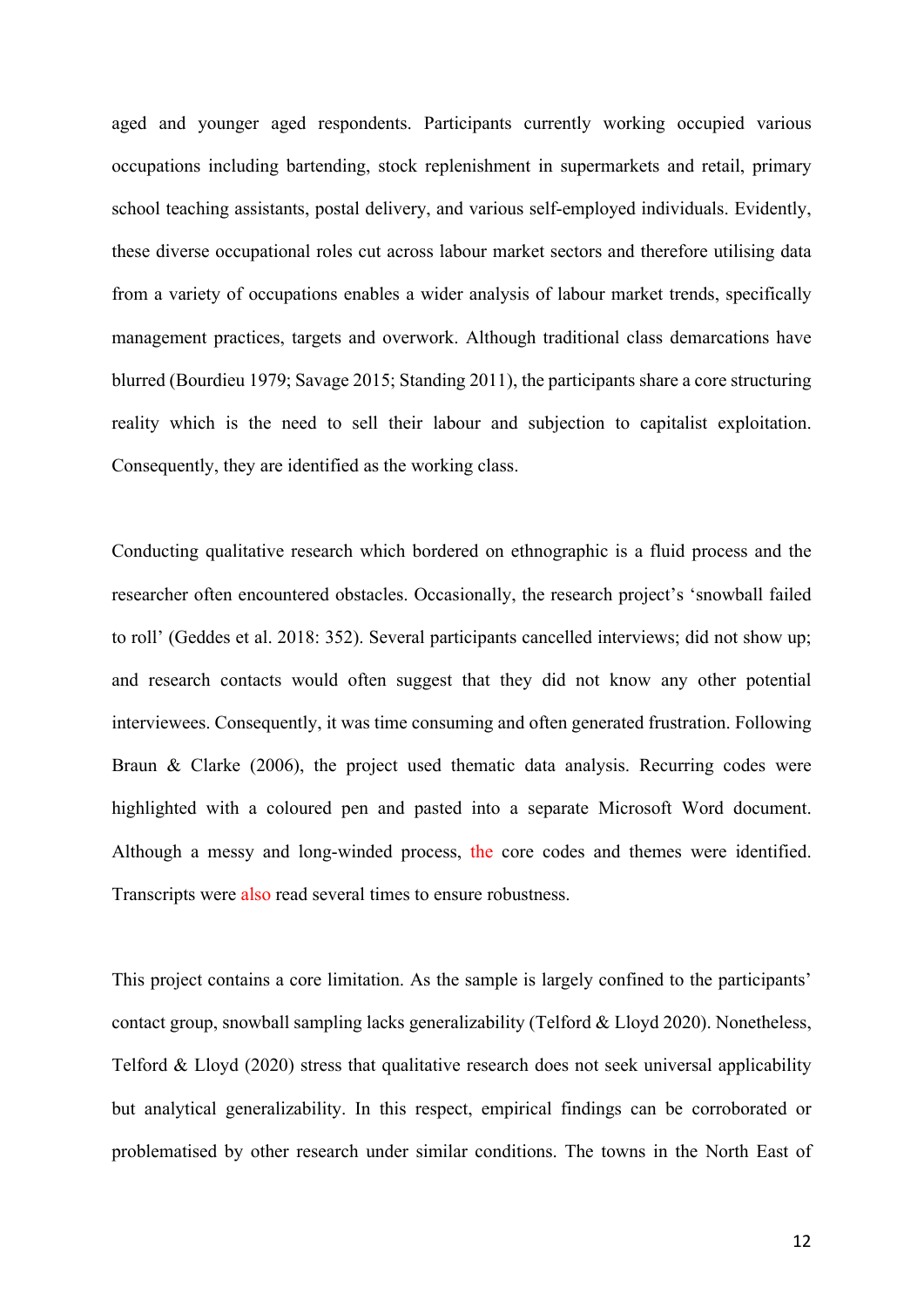England, workplaces and participants have been pseudonymized to protect their identity. The next sections shed empirical light on management practices under neoliberalism, including targets and pressure to overwork. It closes with a discussion of how managers *potentially* serve to consolidate capitalist realism, that is, the belief that there are no alternatives to neoliberalism and therefore targets and overwork.

## **Targets**

In recent years, neoliberal ideology has further congealed in society and this has intensified the corrosion of working conditions (Bloodworth 2019; Fisher 2009; Moore 2018; Whitehead 2015). Although our participants occupied diverse job roles, increased pressure, stress and expectations attached to targets was commonplace. Such demands were often perceived by employees as unreasonable because they paid little regard to their workload or wellbeing. Occasionally, meeting targets was outside the control of employees, as Isabel, 40, a retail worker, demonstrated: "When I worked there [jewellery store] it was dead, we didn't hit any targets or owt like that. Nobody was coming in". Ben, 52, a postal delivery worker, offers views on targets, pressure and managers:

"There is a lot more targets and pressure from managers. We are always short of staff, but they won't take anybody on. It is bad. About ten of us are retiring soon, all that experience. If they don't take any young people on, how will they get the knowledge? They need to employ people in High Town; jobs here are not many. I've got two lads – one is at college and one who is 12. I worry about what they are going to do, how are they going to get a job?".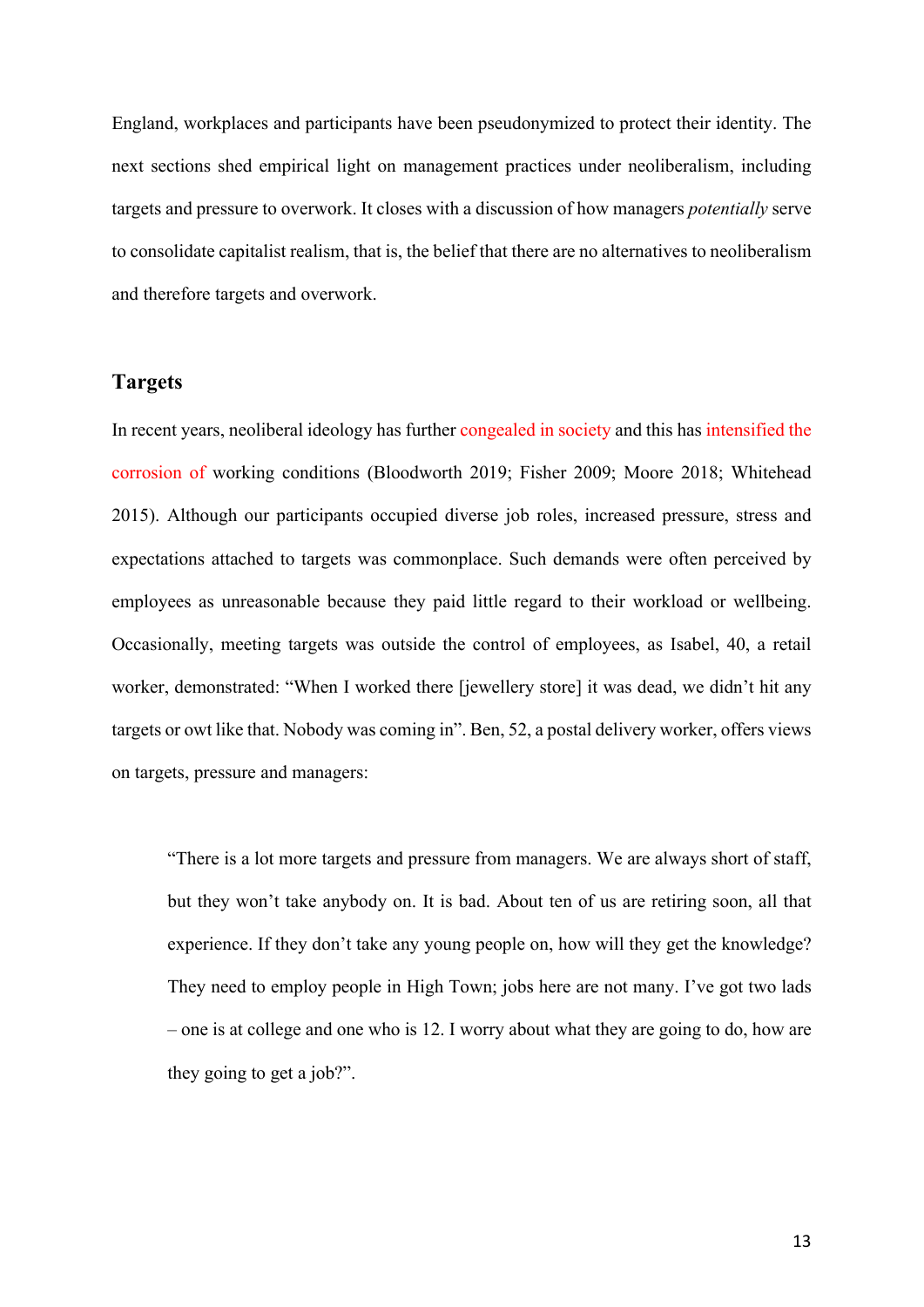Fisher (2009) and Lloyd (2018) suggest that heightened competition under neoliberalism possibly compels managers to enforce unscrupulous practices to sustain the company's marketplace position and outcompete others. Indeed, witness how Ben notices the impact of company downsizing or restructuring – another tactic often enacted by managers which is prominent under neoliberalism (Carter et al. 2014). As many workers are compelled to be efficient and do more with less (Streeck 2016), targets amplify their psychic unease (Bloodworth 2019; Carter et al. 2014). Lloyd (2020) argues that targets seek to boost profits for employers by negating the economic and social interests of employees and we see this in Ben's narrative. Importantly, Ben observes that the focus on augmenting profitability neglects the employment needs of the local population and erodes future job opportunities. This worry about future employment was shared by Adam, 52, self-employed: "Say, I want to work here or there, there just doesn't seem to be the jobs that they used to be".

In this way, Lloyd (2020) contends that companies' quest for efficiency often generates inefficiencies. Whilst Adam notes the lack of employment pathways, Ben points out that a sizable number of postal workers are retiring soon. Therefore, capital's attempts to diminish workforce expenditure under neoliberalism cultivates an inefficiency and deficiency in the future, chiefly the lack of transmission of knowledge and competencies to future employees. On one hand, the pressure to adhere to targets and failure to take on more workers postpones problems, while on the other it generates immediate and damaging effects. This was exemplified by Karen, a 36-year-old teacher:

"The workload is way too high, the *targets* are way too high, a bit of a nightmare. You have to have evidence, assessments, it is all based on numbers. It isn't based on if the children are happy or making progress".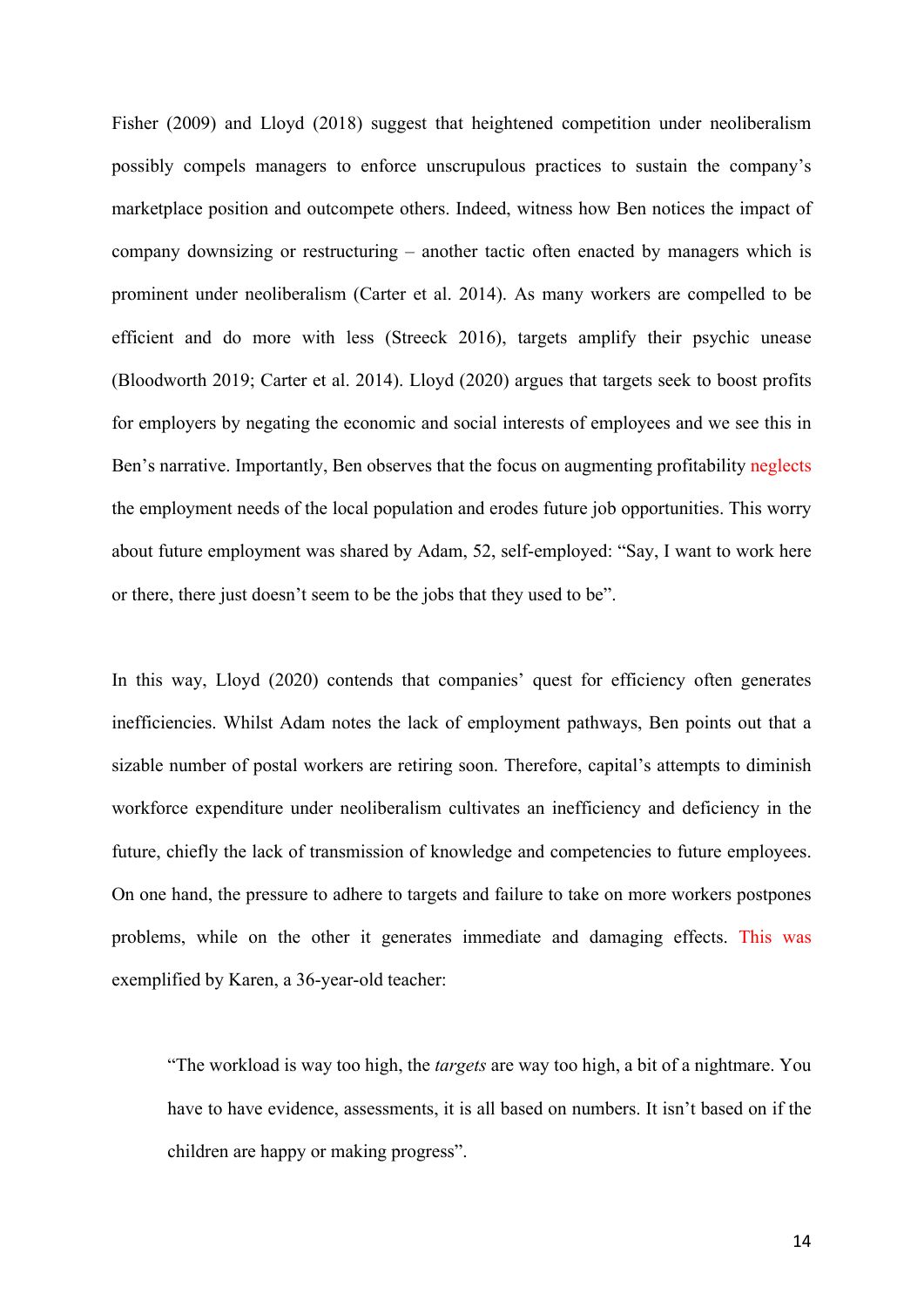Note how the application of targets takes Karen away from her principle goal – actually teaching the children. Intensifying worker 'productivity' under neoliberalism through the use of performance management creates unreasonable expectations, instability and uncertainty (Newsome et al. 2013). Targets were often discussed as part of a wider auditing framework, increasing administrative tasks and eroding time to do the job. While Wheatley (2017) notes that managers decide what constitutes job quality, Fisher (2018) and Streeck (2016) suggest overworking people is not about quality but *controlling workers*. Jess, a teaching assistant, highlights how:

"A teacher is coming back from maternity leave, part time. They [managers] said oh it is good that she's coming back part time because if she wasn't, I'd have to see about redundancies. Extra work, and more and more paperwork. It's not worth it [teaching], not for the salary it isn't".

Observe how Jess stresses that there is not enough money and resources available, a narrative mirrored in McBride & Lucio's (2020) study. Indeed, this was echoed by 16 participants in our research, such as by Katie, 42, a part-time agency nurse: "It has changed a lot - funding, money. A lack of staff. A friend who was there for 22 years has left to do her teaching assistance training, she said I just can't do it anymore, there is no staff". Similarly, Marie, 45, works at a primary school and asserted that she went:

"Part time because of the workload. It isn't necessarily what you are putting into the lessons, it is the recording of the assessments; planning; conversations you have with parents have to be recorded; the paperwork and admin. More *targets* to meet".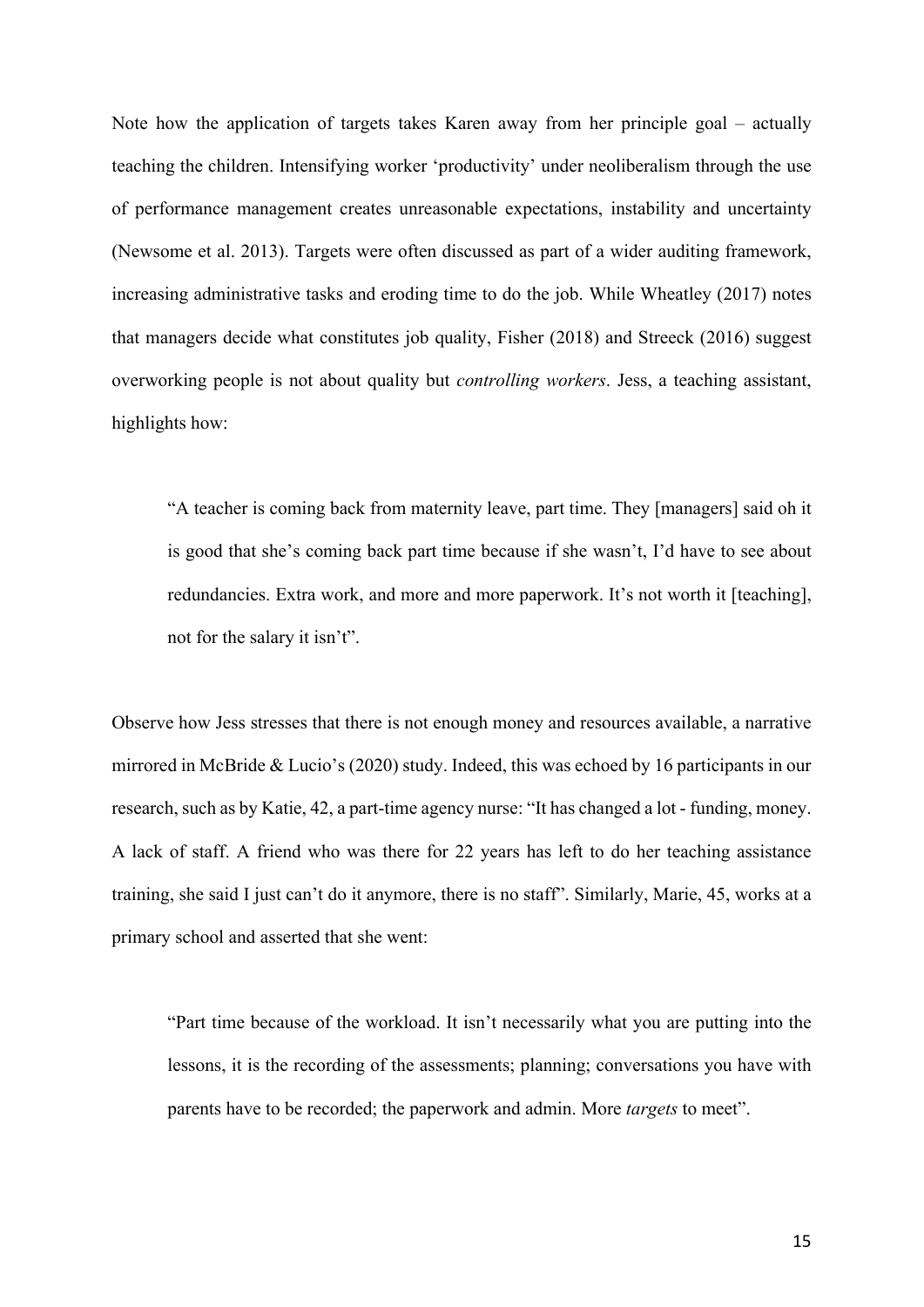Fisher (2009) suggests those working in education under neoliberalism are often tasked with a 'battery of bureaucratic procedures' (p.42), increasing stress levels and overwork. Indeed, this is clear in our study as the sentiments above demonstrate. Importantly, Marie also mentions how tracking through targets and therefore performance management have intensified in recent years (Moore 2018; Williams & Beck 2018). While she was able to go part-time and therefore downsize her workload, most respondents continued to endure long working hours. The next section discusses management's expectancy to overwork and how it negatively impacted on employees.

### **Overwork**

According to Harvey (2005 2011), power and control has continued to shift back to capital throughout neoliberalism as working conditions have continuously worsened. Central to this has been the speeding up of the production process; work intensification and therefore longer working hours (Burchell et al 2002; Moore 2018; Mayer & Noisuex 2015; Moore & Joyce 2020; Mulholland & Stewart 2013; Wolff 2010). Indeed, scholars have noted how overworking masks heightened exploitation (Fisher 2018; Mitchell & Fazi 2017; Streeck 2016) and in our study the expectancy to overwork also blended into an expectancy to do paid overtime. While it is occasionally packaged as a mechanism to obtain more money, it covers up capital's desire to reduce labour costs by not employing more permanent staff. For example, falling real-term wages over the last forty years (Harvey 2011; Streeck 2016; Wolff 2010) means workers, particularly those that are part-time and hourly paid, are obliged to work overtime to obtain sufficient income. This was corroborated in our study, since some participants worked long hours to 'help' managers, even if it was not a reciprocal relationship. Matty, 54, a part-time postal worker, explains: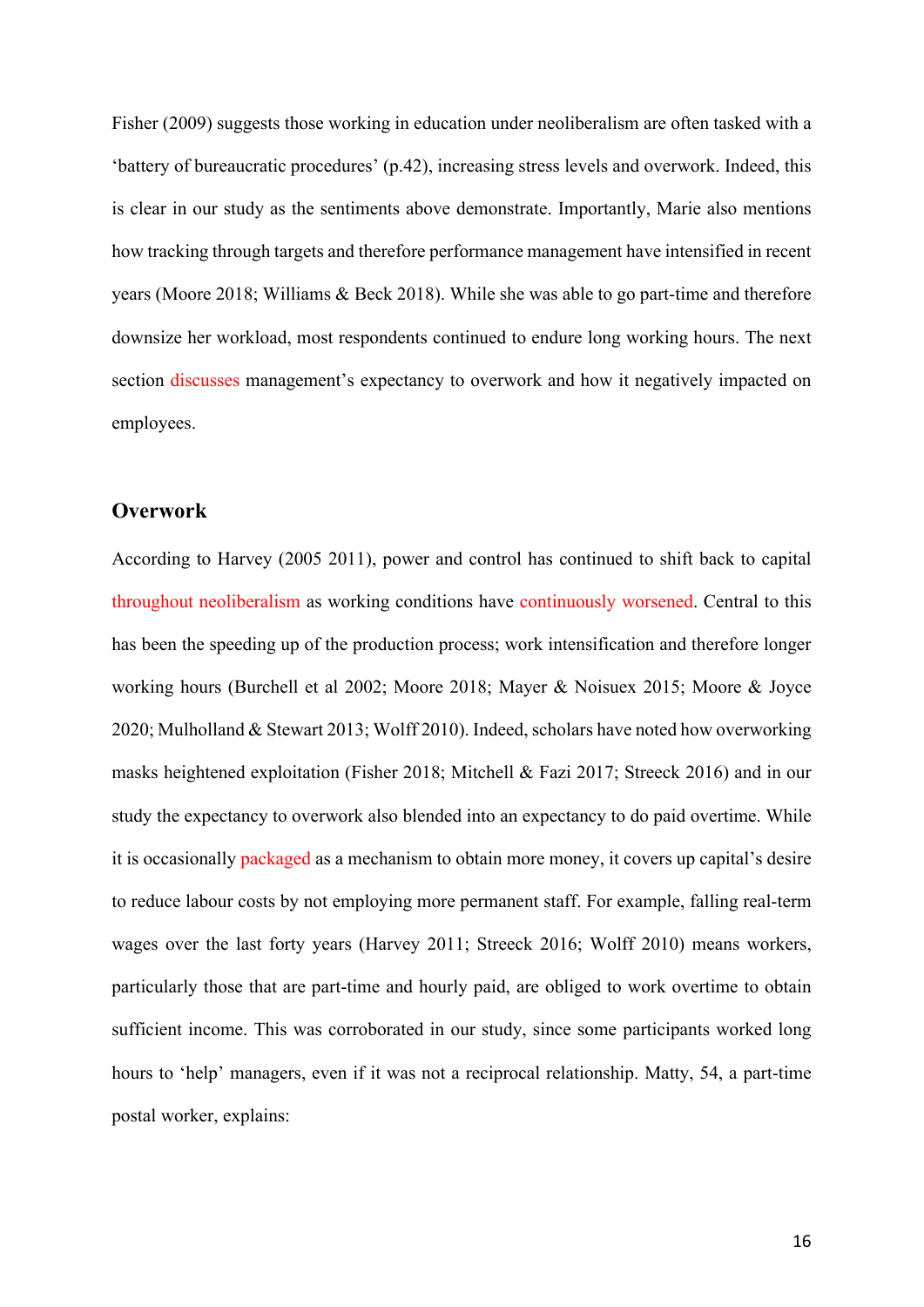"You're just a number, you're only as good as your last overtime, seriously. I hate to say it, it's awful, but it's true. Just a bum on a seat. I used to do a lot of overtime until last year. I used to bail them [managers] out, the latest I stayed out delivering one time was half ten at night, nine o clock mostly.. They [managers] take the piss out of us. I like to do the job properly, but last year they put me in the van doing deliveries over Christmas for several weeks on rounds that I didn't know, and it was getting later and later with the dark nights. The manager didn't care, so I rang him up and said you can stick this up your arse now because I don't know the walk, take me off this round and put me back onto my normal shift, and I haven't done any overtime since".

Whilst full employment was achieved in the post-war Keynesian welfare state period in some countries in the global north (Judt 2010), neoliberalism contains a reserve army of labour for employers to draw upon when required (Mitchell & Fazi 2017; Winlow & Hall 2013). Accordingly, Matty's manager knows that he can be easily replaced if he refuses overtime. In consequence, he treats him with a lack of respect and recognition. Withering time to socialise with others (Shafer et al. 2018), working longer hours means many participants' ability to plan ahead becomes problematic. Offering a similar narrative about overwork is Michelle, 40. She suggests her employment with special educational needs children is "highly stressful. I had four and a half years where I didn't have a day off. It was only when I had a terrible flu, and I couldn't get out of bed that I did". Like all the other respondents, Matty and Michelle express dissatisfaction with working conditions and display the potential for resistance (Moore 2018; Moore & Joyce 2020; Stewart et al. 2020). Nonetheless, capital's quest for surplus and efficiency also creates another inefficiency: the refusal to employ more permanent staff often means overtime workers possess no knowledge of delivery rounds, while residents receive their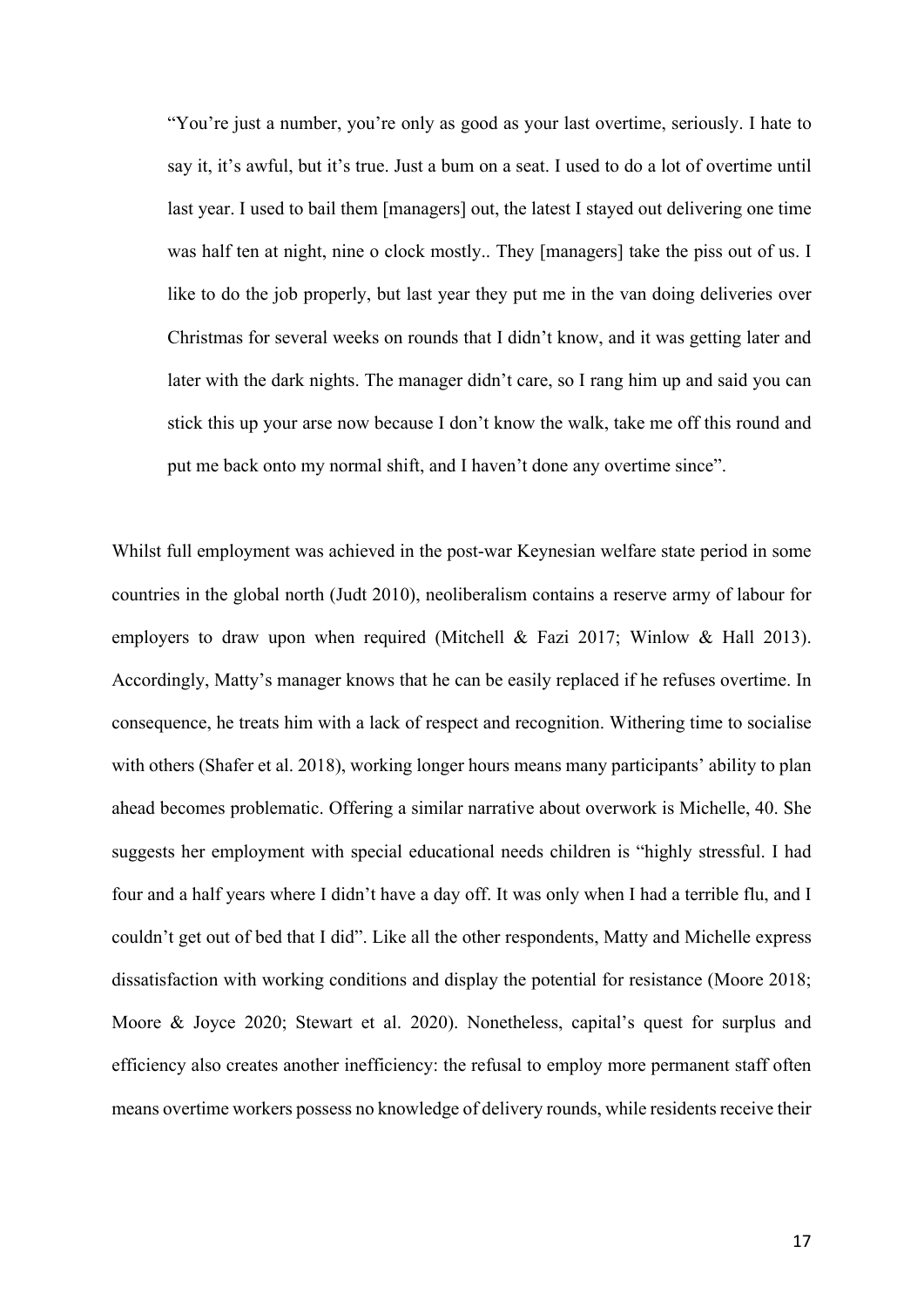post late in the evening. Relatedly, Archie is retired and previously worked for a mail courier. He said:

"All of a sudden, a lot of changes came in. Some of them were alright, some of them were not. I liked to talk to people on my round, take my time and enjoy the customers. It got to a stage where *you had to be fast*; you had to get on with the job; you couldn't talk to people - that upset me. I spoke to customers for years, then all of a sudden; I can't speak to you anymore. They would come out and I couldn't talk. It all became about the money, *last ten years,* big changes. Talking to a lot of friends who are still there, there are a lot more changes to come. They say you did right to get out when you did".

Note the recent speed up in the production process and capital's attempts to augment profit through generating an expectancy to engage in overwork; like it is something that is normalised and bound to the job. Similarly, James, 52, a former supermarket cashier, claimed that the demands of work today mean: "A lot of people are too busy". Indeed, Fleming (2019) suggests that many employees under neoliberalism have had the boundary between their private life and work diminished, generating a *mandatory* hard work ethic. Cederstrom & Fleming (2012) stress that overworking engenders pressure, psychological distress and anxiety amongst employees (also see Aronson & Keister 2019). Such conditions lead Fisher (2018) to claim neoliberalism has produced a 'privatization of stress' (p.461). As individualism has intensified in workplaces, it could be argued that the focus is on the labourer to adapt, work harder and adhere to capital's demands, not the reconfiguration of working conditions such as a decreased emphasis on targets and overwork. Julia, 50, a primary school teacher, also exemplifies both the expectancy to overwork and workplace pressure: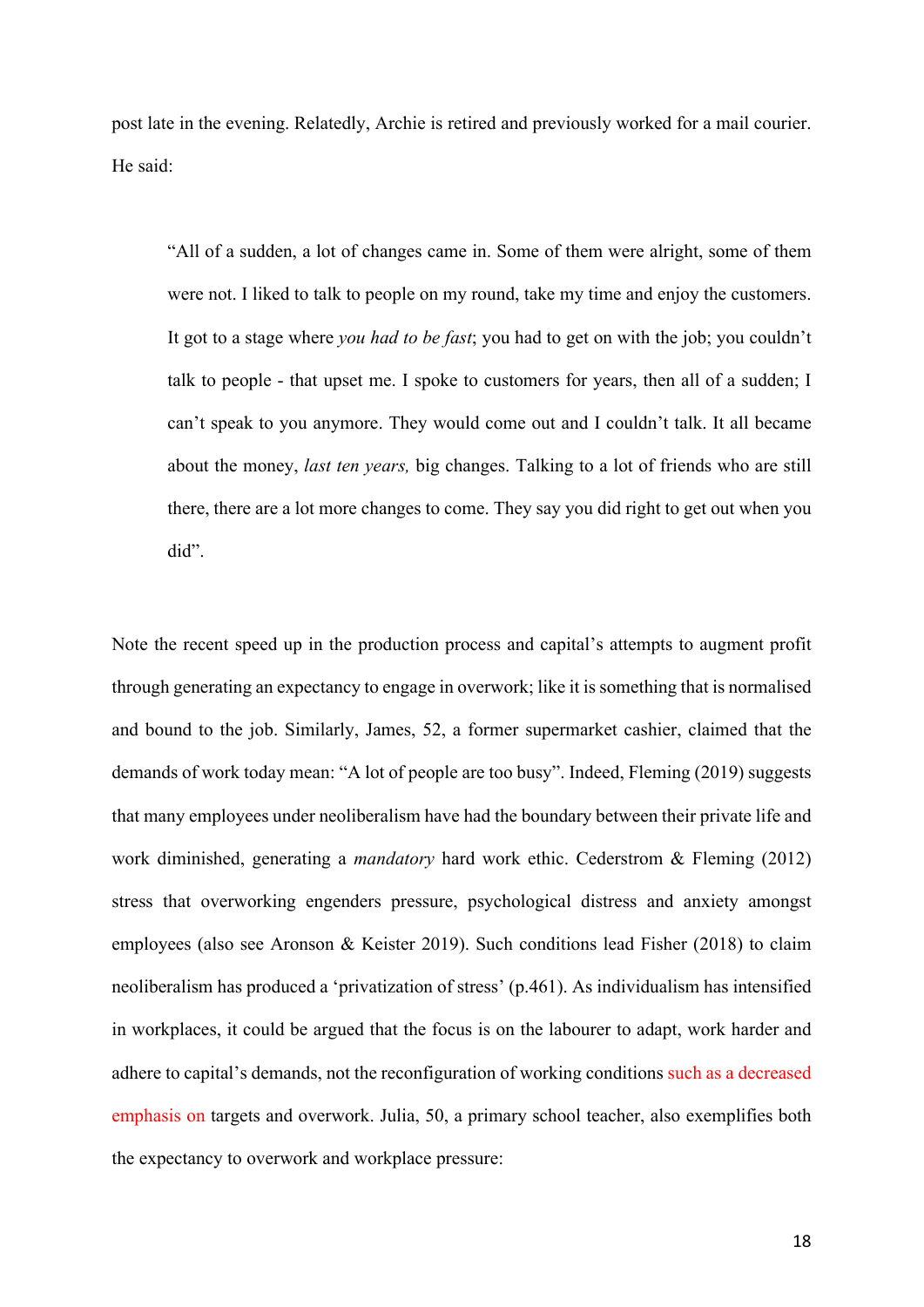**"**This [work] is just never ending. With my old job you were home, and your life was yours. Now, I never stop – weekends, evenings. It is so time consuming, and they [managers] expect more from you, more paperwork, more hoops to jump through".

Echoing this is Sherley, 49, a teaching assistant:

"Their [teachers] workload is astronomical - you couldn't get me to be a teacher if you paid me a million pounds".

Crary (2014) contends that working life under neoliberalism is non-stop, 24/7. Unstable labour market conditions tethered in the workplace to targets and overwork; but possibly generated by neoliberalism's emphasis on enlarging surplus value mean time spent away from working is time perceived to be wasted. Crary (2014) claims the only remaining obstacle to profit production is sleep, but people are sleeping less under neoliberalism. For example, Crary states that in the post-war period, people slept for an average of eight hours, but in the early 2000s it is between six and seven. According to Fisher (2009) and Lloyd (2020), as management's enforcement of targets and overwork has intensified, capital has intruded into areas of life previously untouched, and we see further empirical evidence of this in our research.

The previous two sections have demonstrated how management's imposition of targets and expectancy to overwork potentially serve to enlarge surplus value and engender psychological unease and anxiety amongst employees. Secondly, they show how the relationship between employees and managers within various work settings has been corroded because power has shifted back to capital (Harvey 2005 2011; Lloyd 2018; Telford & Wistow 2020; Whitehead 2018). We now close with an examination of managers' potential ideological performance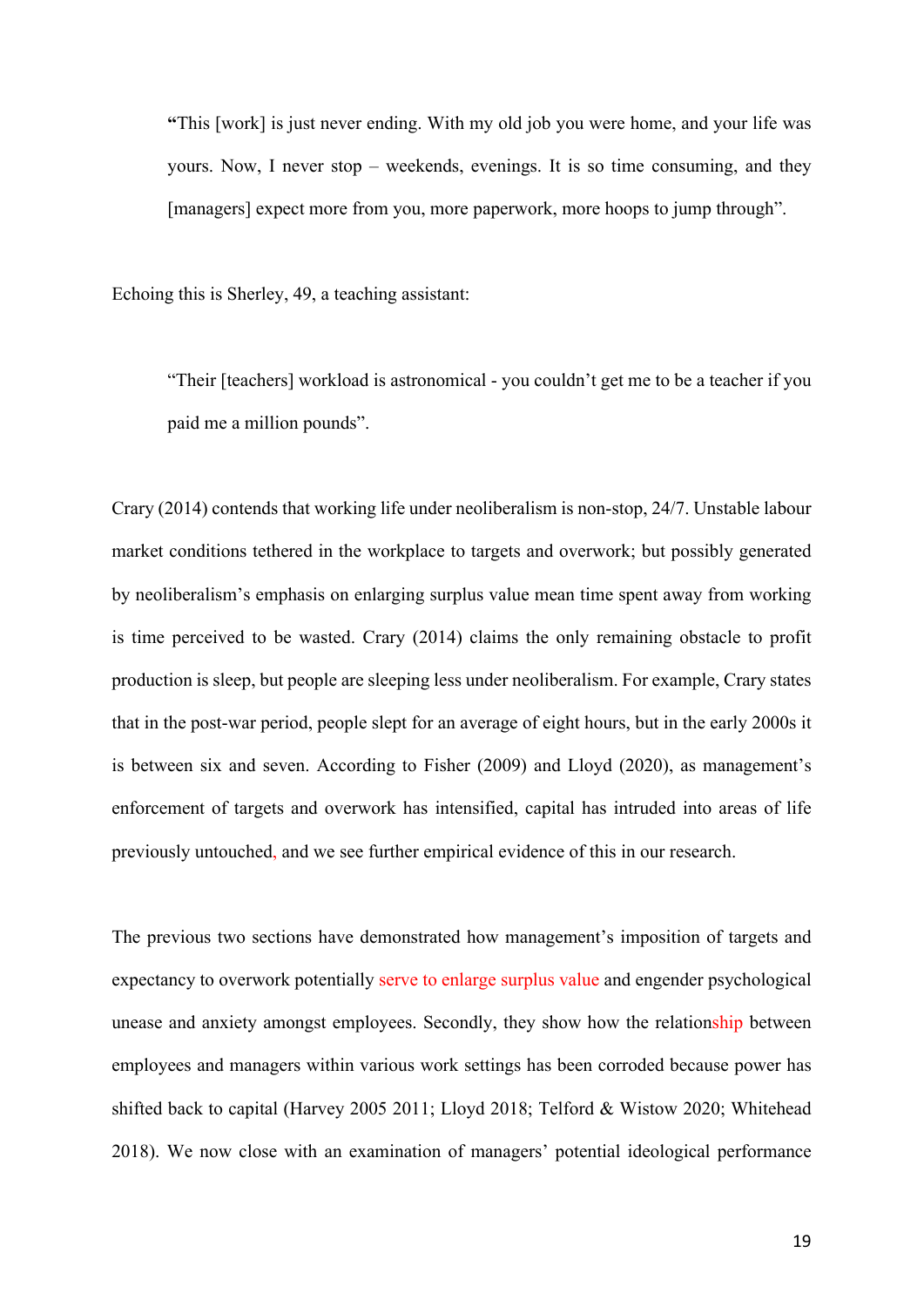under neoliberalism, that is, cementing unequal workplace relations, generating workforce divisions and crystallising *capitalist realism* (Fisher 2009 2018; Hanlon 2018).

## **Managers' ideological function**

As documented in the preceding finding's sections, the emphasis on boosting profitability corrodes the relationship between managers and employees (Beynon 1973; Braverman 1974; Fleming & Sturdy 2011; Moore & Joyce 2020; Thompson & Brock 2010). Indeed, managers were principally viewed negatively, deteriorating the workplace environment and generating divisions amongst co-workers (Hanlon 2018). Pointing to managers as a source of workers' dissatisfaction was a regular refrain in the interviews. This directed attention away from neoliberal capitalism and its drive to accumulate profit which possibly shapes organisational and management practices (Hanlon 2018; Lloyd 2020; Moore 2018; Whitehead & Crawshaw 2014; Whitehead 2015). Kev, 47, recently left his employment because of a poor relationship with his managers which negatively affected his mental health:

"Managers are jumped up little pric\*s who haven't got a clue what they're talking about, but you have to be passive not aggressive like they are to you. Play them at their own game. They will try to goad a reaction out of you, I can mention a couple of managers who are masters at it, you just have to be clever at it and see what they're doing and play them at their own game. There is nothing more annoying for a manager than somebody who is cleverer than them, they hate it. But I'm not a slave to them anymore, I work for myself and what a difference. It was them which was dragging me down, giving me my mental problems".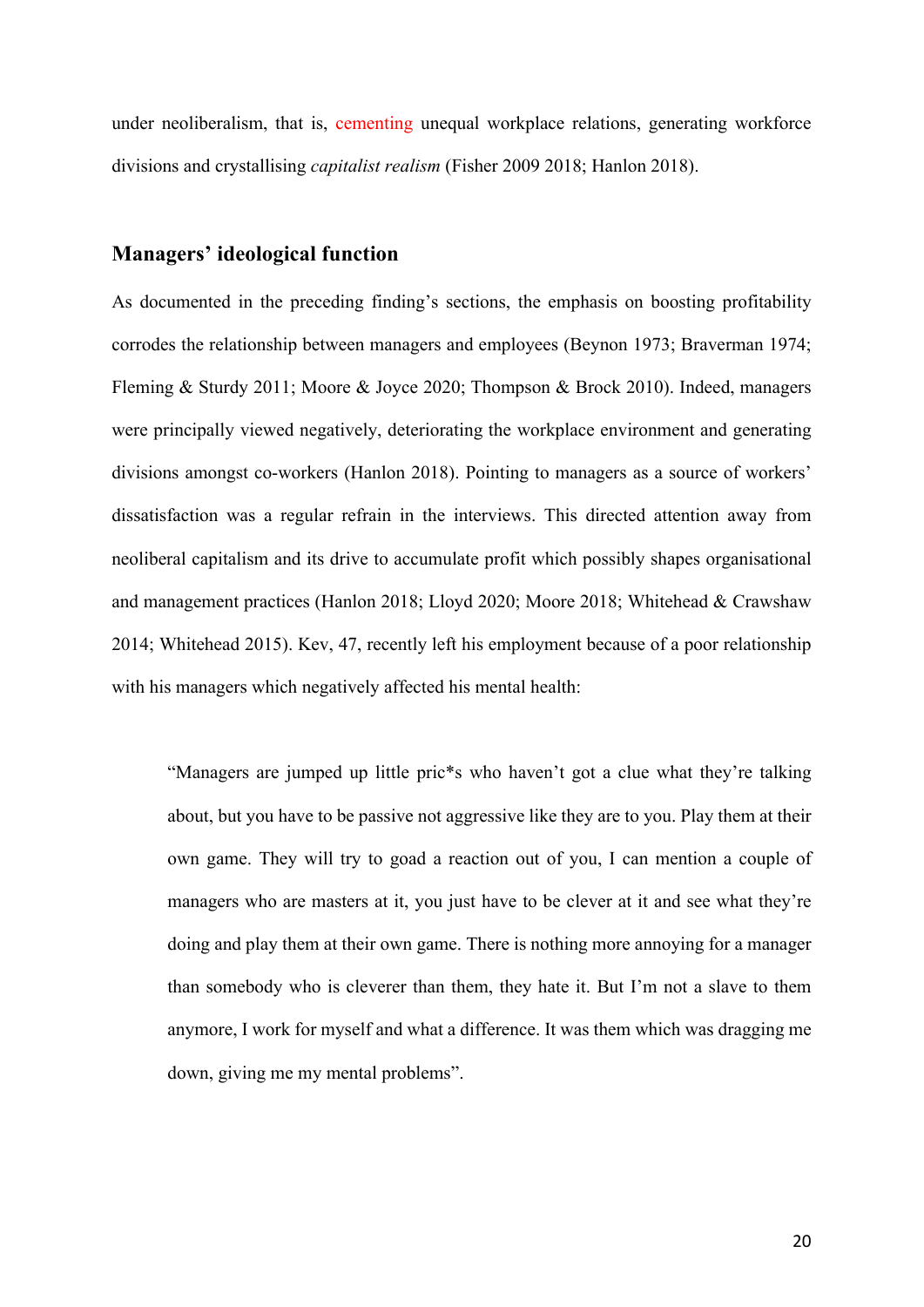Demands from managers were perceived to be disconnected from the reality of working life, generating frustrations amongst employees. From Kev's perspective, managers turn the workplace into a hostile and individualised battle, and he attempted to outcompete them with enhanced intellect. Relatedly, Mark, 18, a part-time bar worker, notes how: "I have been there the longest, yet I feel like because I am the youngest, they [managers] think they can take the pi\*s, do you know what I mean?" As managers are focussed on controlling workers, (Holt & Hvid 2014; Thompson & Brock 2010; Williams & Beck 2018), it might be argued that they conceal the cause of workers' dissatisfaction – neoliberal capitalism. This potentially naturalises targets and the expectancy to overwork while the system endures as life's core background force. Other managers, however, overtly remind workers of neoliberalism's debilitating labour market conditions. Katie says:

"My husband is on like a contract thing, it was only to start off for a couple of months. He finds it boring, awful, like a concentration camp he said. He works at 3pm till 11 at night and it is a production line - he gets one twenty-minute break. The managers look down at them and make snide remarks, but they know they've got them there because there are no other jobs. *Before,* you would be able to say oh fu\*k you mate, I'm off, but they know *you can't do that anymore*".

Deprived of autonomy, Katie's husband's experience of work is regimented and monotonous. Although managers often only earn slightly more than some employees and their position is also rather precarious (Lloyd 2018), from Katie's viewpoint managers are patronizing and therefore consolidate a negative workplace atmosphere (Mulholland & Stewart 2013; Williams & Beck, 2018). As labour markets in England under neoliberalism are intensely competitive (Mitchell & Fazi 2017; Raymen 2018; Streeck 2016), employees often do not have the ability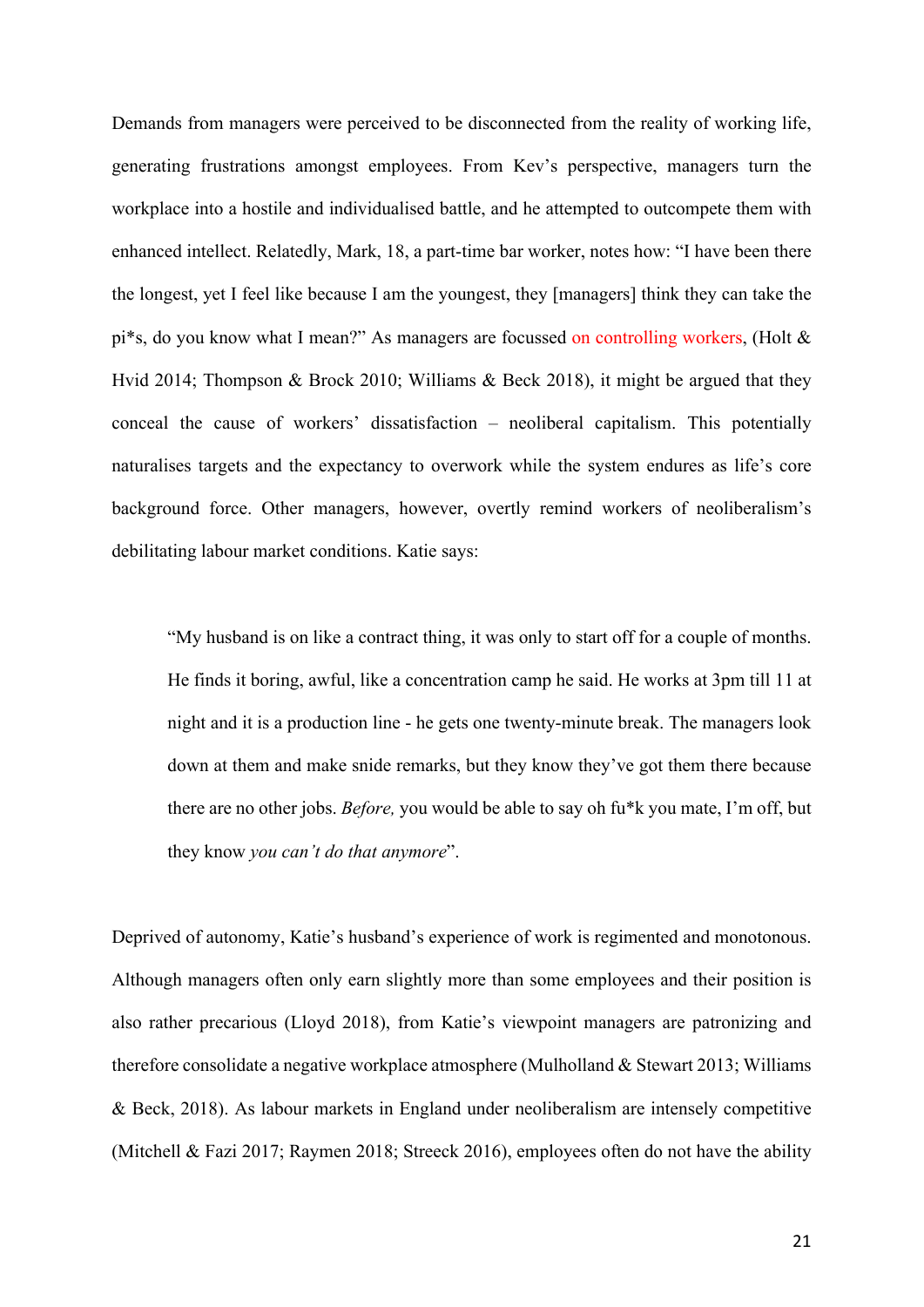to easily ascertain alternative employment. As Katie notes, managers utilise this as a yardstick to ensure worker compliance. Jess, 60, retired, offers views that were mirrored across the sample and points to how this is tethered to the current political economy:

"People cannot just get up and get another job these days, which you used to be able to do - go back 50 years it was easy. You could go to work and think you know what, I don't like this job, I'll go get another one. It is *absolutely unimaginable* now, you used to be treated properly at work".

Similarly, Mia, 54, asserts:

"You could walk from one job and into another, whereas it isn't like that now unfortunately".

As previously mentioned, full employment was 'the cardinal social objective' (Judt 2010: 358) of the British state in the post-war Keynesian welfare state era. Whilst we believe that it is important to avoid what Stewart et al (2020: 1) cast as a 'rose-tinted view' of this period, some evidence suggests that the perceived ability to move from one job to another was idealised; but a partial reality in some sectors like manufacturing (Lloyd 2013; Telford & Lloyd 2020; Warren 2018; Winlow & Hall 2013). However, a degree of unemployment under neoliberalism is considered normal (Mitchell & Fazi 2017; Streeck 2016). As Jess and Mia highlight, alternative employment opportunities are thus circumscribed. In this way, it could be argued that neoliberalism has impacted on management's practices (Hanlon 2018; Lloyd 2018; Moore 2018); Fisher (2009 2018) stresses that work managers are now a physical manifestation of *capitalist realism's* negative ideology.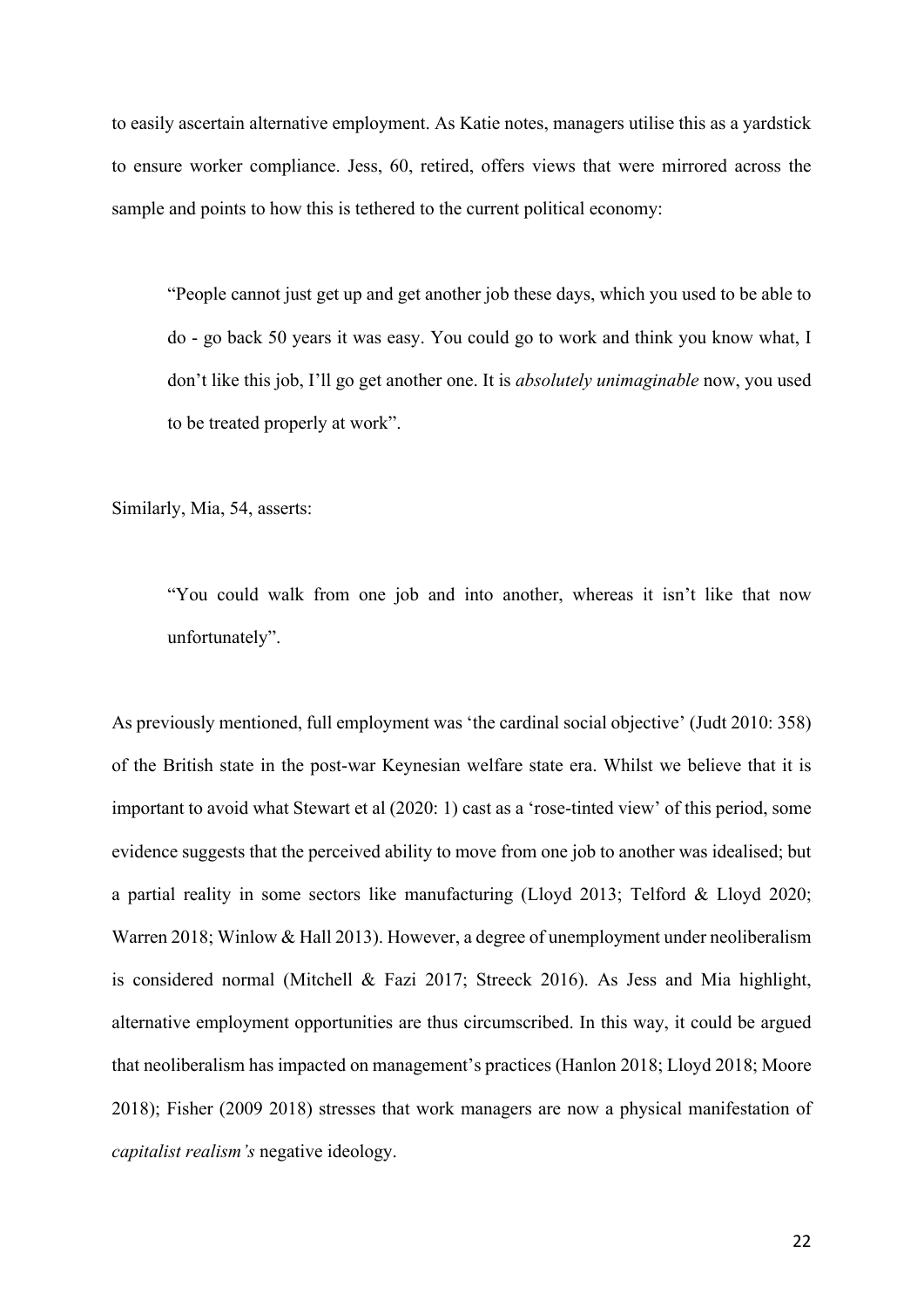Essentially, this is a historically contingent belief that there are no political economic alternatives to neoliberal capitalism and its degrading working conditions; the only realistic response is to adapt in the workplace and compete. Whereas some industrial workers once possessed an institutional bargaining tool, many employees' collective power has dissipated under neoliberalism (Mitchell & Fazi 2017; Streeck 2016; Winlow & Hall 2013). Accordingly, as Mulholland & Stewart (2013: 553) highlight, managers use 'adverse labour market conditions' to solidify unreasonable levels of productivity. For Fisher (2018), managers take advantage of this background condition to elicit workers' obedience and their belief that this is just how things are. It could potentially be argued that this fulfils an important ideological function under neoliberalism by eliciting worker compliance and therefore maximising profitability (Fisher 2009 2018). Indeed, Matty notes how:

"The loyalty in work has gone, you're just a number, a statistic. There's no loyalty there, there's too much pressure in work now - the pressure is phenomenal. Amy [Matty's partner] went to work here, the pressure was horrendous, it was horrendous there. Not taking ya breaks, working less for dinner, working over for nothing at the end of the day, coming home late. You shouldn't have to do that in life, bringing work home with ya, and that's the same for every person I talk to now. My manager just speaks to me like sh\*t. Pressure, pressure, pressure. My mate round the corner just got a job, so much pressure from managers. *It's not always been like that*".

A sense of powerlessness and impotence generated by management's imposition of capitalist realism is palpable. Fisher (2018) notes that it generates certain attitudes including resignation and fatalism, and we see this in the narratives above. It also works by potentially naturalising workplace conditions of targets, overwork and pressure (Fisher 2009 2018). It could therefore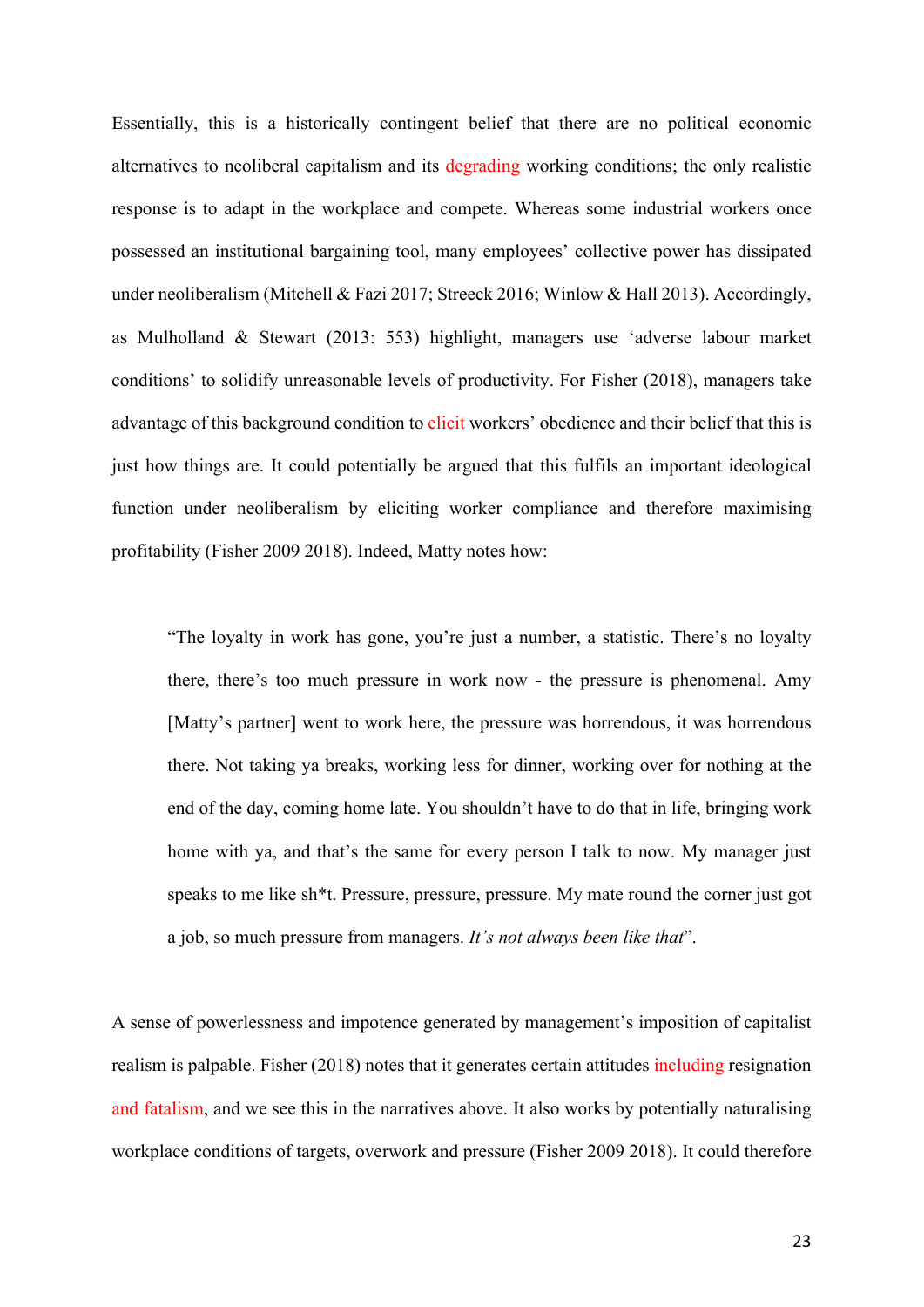be argued that it engenders a certain psychological state amongst many employees, that is, 'there is no escape' (Fisher, 2018: 642) from the current political economy. Working under pressurising conditions (Crary 2014; Lloyd 2020), many respondents spoke about a stultifying workplace environment. Such conditions meant some participants expressed a desire to leave their employment. But as alternative opportunities are restricted (Warren 2018) they encountered a structural feeling of *inertia* and continued to endure psychic angst, pressure and an atmosphere of negativity. While this is often imposed in the workplace by managers, it is generated by neoliberalism and its drive to accumulate profit at all costs (Fisher 2018).

Whitehead (2018) argues that neoliberalism contains a 'Praetorian Guard of fearful competition, privatisation and marketisation' (p.33). Mitchell & Fazi (2017) and Streeck (2016) contend that forty years of neoliberalism in the global north has ensured that these market forces have seeped further into the labour market and organisations. Rewiring management's ethos around neoliberal ideology (Hanlon 2018), techniques that maximise profit such as targets and the expectancy to overwork was commonplace. This negatively impacted upon workers, dwindling their autonomy and power. At the same time, overworking *potentially* served to control employees through psychic distress, economic insecurity and worry (Fisher 2018; Streeck 2016). Ultimately, from the employees' perspective management's implementation of targets and assumption to overwork corroded their relationship, impacted adversely on the workplace environment and potentially cemented capitalist realism.

### **Conclusion**

This article has examined how management's imposition of targets and expectancy to overwork under neoliberalism impacted on workers' wellbeing in diverse job roles in the North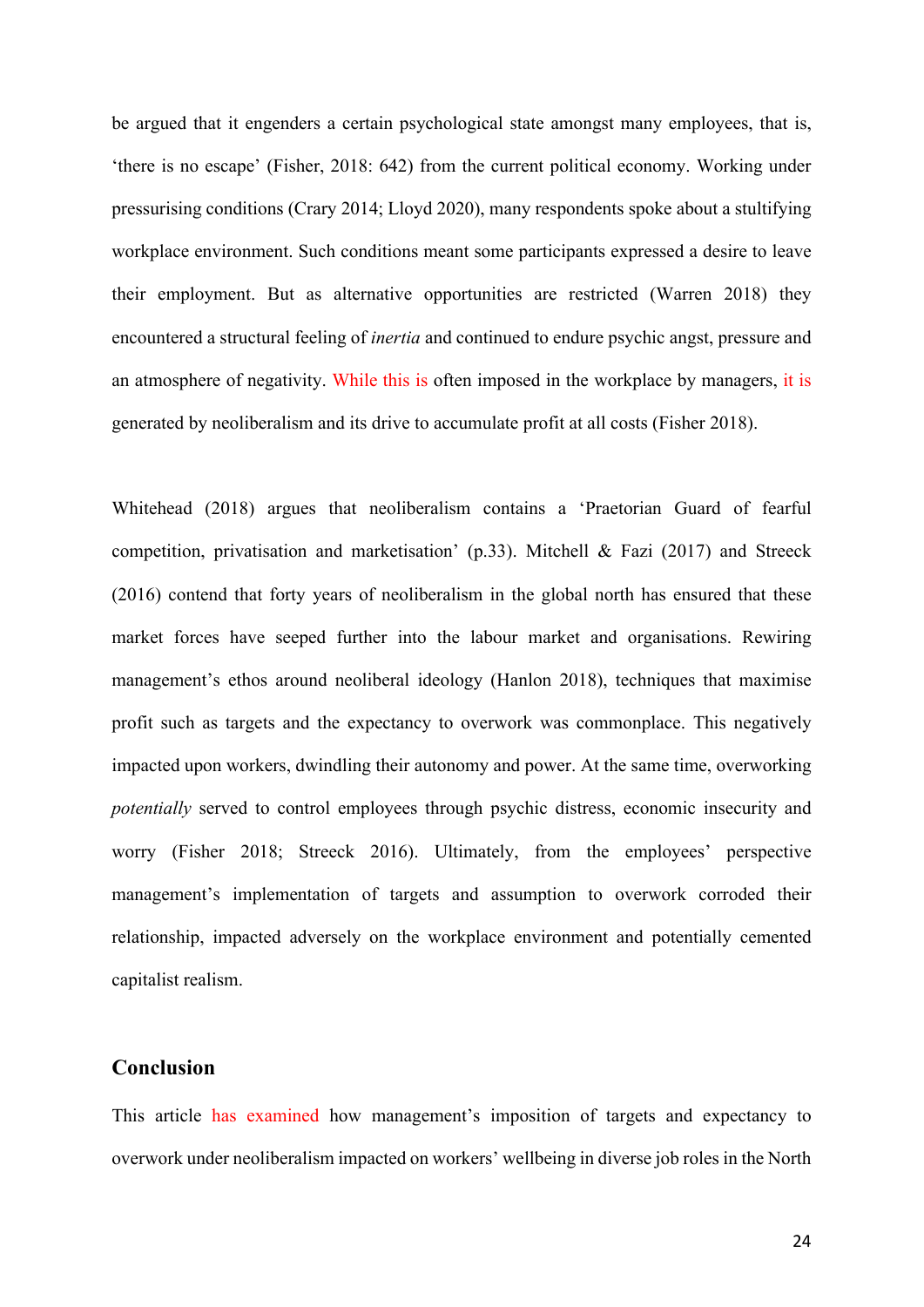East of England. While post-war Keynesian welfare state capitalism in the global north often awarded industrial workers' increases in pay and unionisation (Hobsbawm 1994; Judt 2010; Marquand 1988), shifting to neoliberalism enabled market logic to further permeate organisations (Whitehead & Crawshaw 2014; Whitehead 2015), thereby possibly rewiring management practices to the detriment of workers (Lloyd 2020). It could be argued that neoliberalism has therefore impacted on management practices, which changes the nature and experience of workplace conditions and consequently workplace cultures (Fisher 2018; Fleming & Sturdy 2011; Hanlon 2018; Lloyd 2020; Mayer & Noisuex 2015; Moore 2018) as targets, stress, pressure and overwork were commonplace.

Indeed, a core facet to observe is that as power and control has shifted back to capital under neoliberalism (Harvey 2005 2011; Wolff 2010), this paper has shed further empirical light on how the exploitation of workers and the corrosion of working conditions has intensified (Bloodworth 2019; Fisher 2009; Lloyd 2018; Mitchell & Fazi 2017). Our empirical findings therefore point to negative experiences (see Southwood 2011; Lloyd 2020) of management practices under neoliberalism (Fleming & Sturdy 2011; Moore 2018; Moore & Joyce 2020). However, like other researchers we argue that both managers and employees embody small cogs turning for their worth in the otherwise powerful machinery of neoliberal capitalism (Fisher 2009 2018; Lloyd 2018). In effect, their working lives are potentially shaped by broader forces – neoliberalism and the augmentation of profit. In this way, managers *potentially* serve to cement the negative ideology of capitalist realism, that is, neoliberalism is the only viable political economy; there are no alternatives to the ideological status quo and therefore targets and overwork. Nevertheless, political economic changes can address these issues, deflating the palpable discontent expressed in this study's workplaces and thereby shifting them away from the 'ideological atmosphere of capitalist realism' (Fisher, 2018: 527)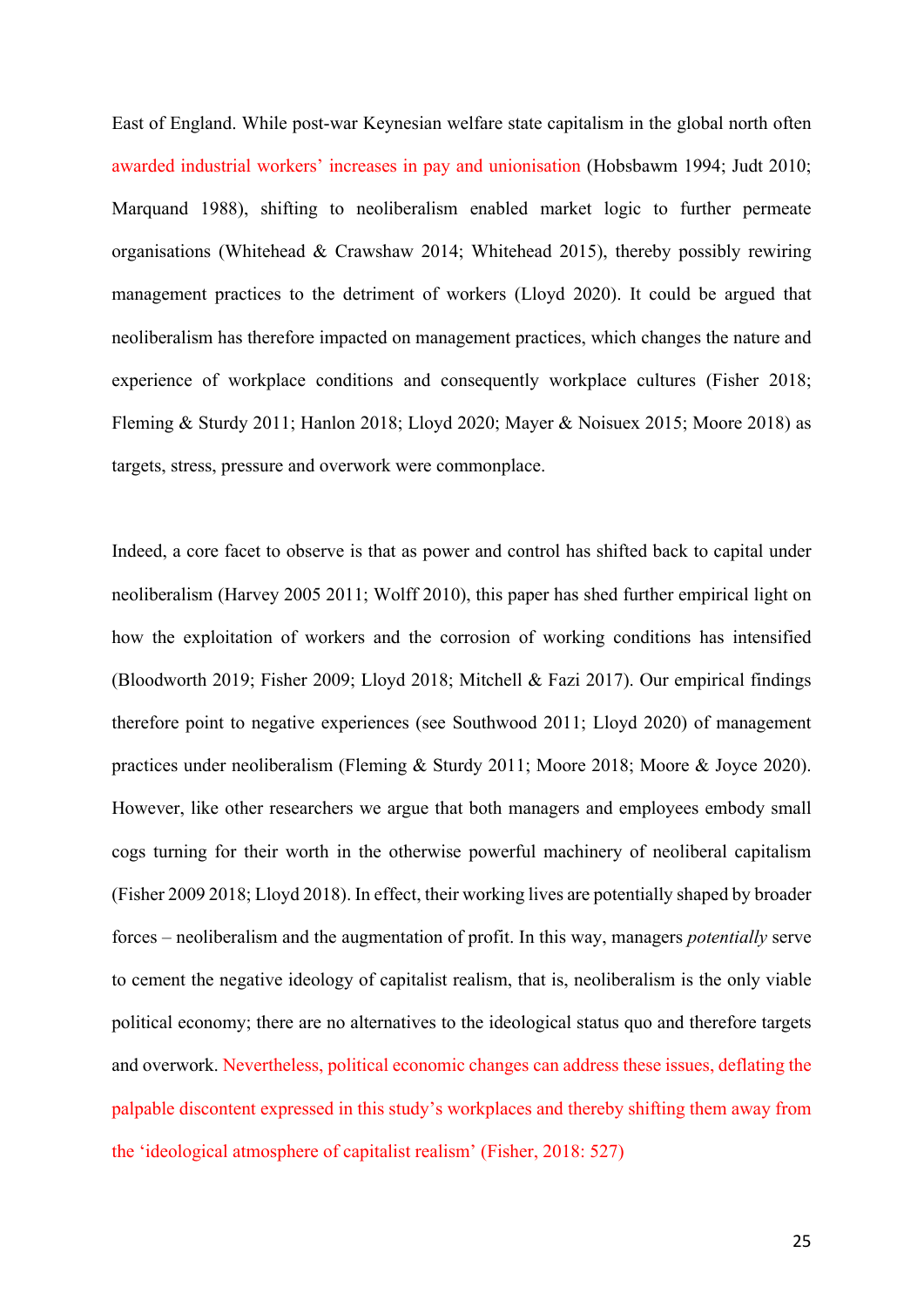# **References**

Aronson N and Keister L (2019) "Overwork, Specialization, and Wealth". *Journal of Marriage and Family* **81**(**5**): 1053-1073.

Beynon H (1973) *Working for Ford*. London: Pelican.

Bloodworth J (2019) *Hired: Undercover in Low-Wage Britain*. London: Atlantic Books.

Bourdieu P (1984) *Distinction*. Massachusetts: Harvard University Press.

Bowen G (2008) Naturalistic inquiry and the saturation concept: a research note. *Qualitative Research* **8**(**1**): 137-152.

Brannan M (2015) You're not going anywhere': employee retention, symbolic violence and the structuring of subordination in a UK-based call centre. *The Sociological Review* **63**(**4**): 801- 819.

Braun V and Clarke V (2006) Using thematic analysis in psychology. *Qualitative Research in Psychology* **3**(**4**): 77-101.

Braverman H (1974) *Labor and Monopoly Capitalism*. New York: Monthly Review.

Briggs D and Monge Gamero R (2017) *Dead-End Lives: Drugs and violence in the city shadows.* Bristol: Policy Press.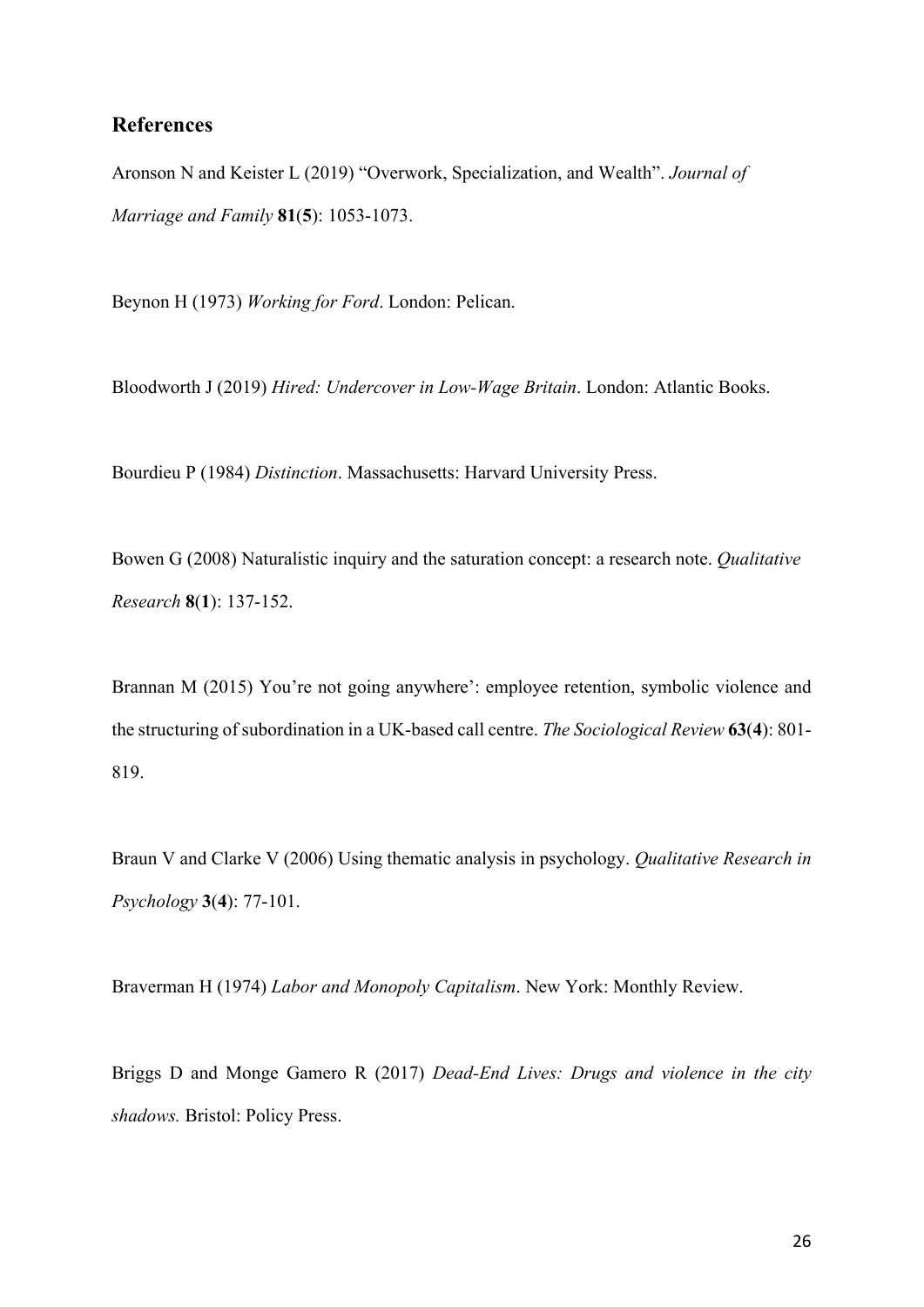Burchell B (2002) The prevalence and redistribution of job insecurity and work intensification. In: Burchell B, Ladipo D and Wilkinson F (ed.) *Job Insecurity and Work Intensification*. London: Routledge, pp.61-77.

Burchell B, Ladipo D and Wilkinson F (2002) *Job Insecurity and Work Intensification* (ed.). London: Routledge.

Carter B, Danford A, Howcroft D, et al. (2013) 'Stressed out of my box': employee experience of lean working and occupational ill-health in clerical work in the UK public sector. *Work, Employment and Society* **27**(**5**): 747-767.

Carter B, Danford A, Howcroft, D et al. (2014) 'They can't be the buffer any longer': Frontline managers and class relations under white-collar lean production. *Capital & Class* **38**(**2**): 323-343.

Cederstrom C and Fleming P (2012) *Dead Man Working.* Winchester: Zero Books.

Coates K and Silburn R (1973) *Poverty: The Forgotten Englishmen*. Nottingham: Spookesman Books.

Crary J (2014) *24/7*. London: Verso.

Davis J, Lister J and Wrigley D (2015) *NHS For Sale: Myths, Lies & Deception*. London: The Merlin Press Ltd.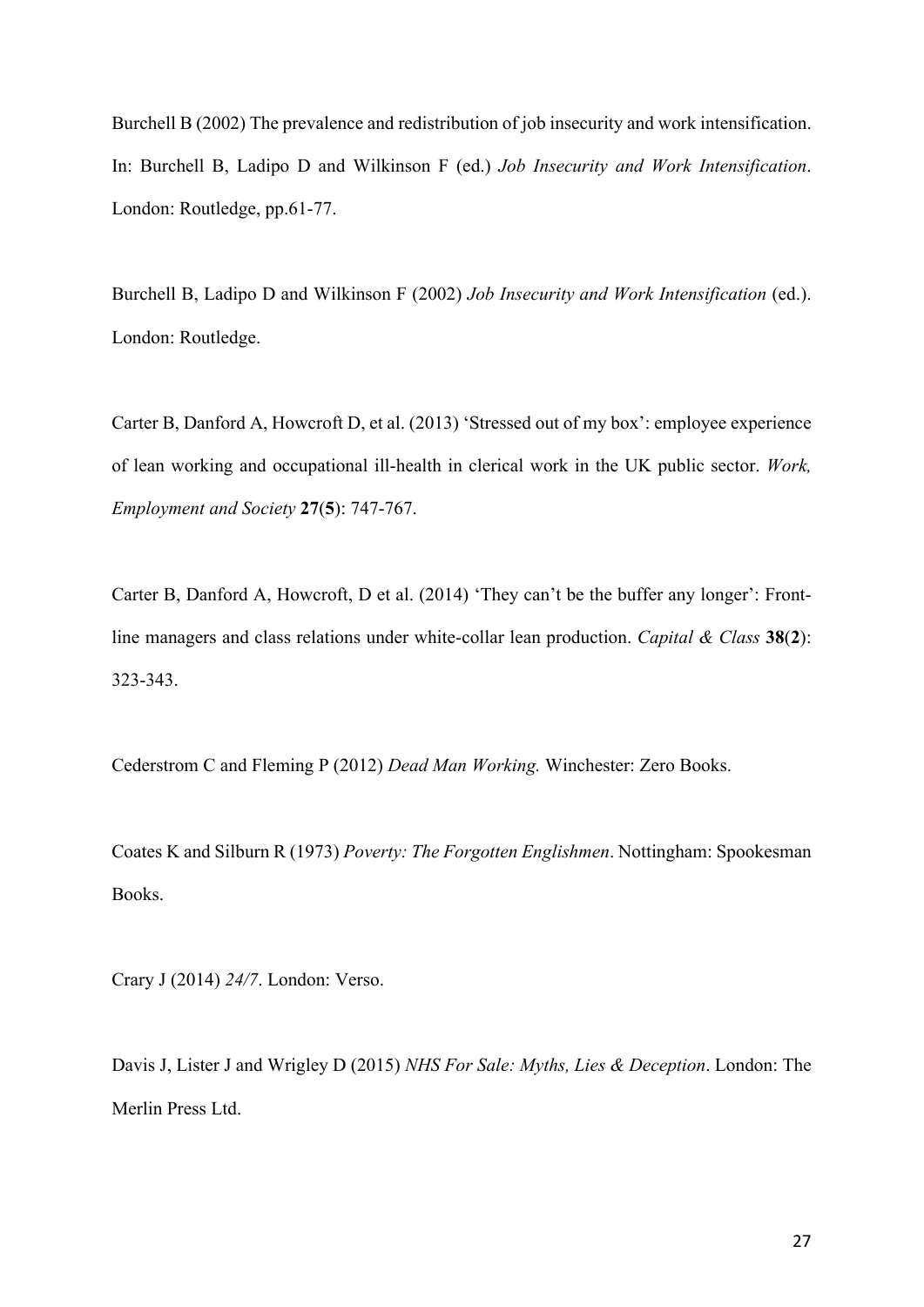Deering J and Feilzer M (2015) *Privatizing Probation? Is Transforming Rehabilitation the end of the probation ideal*? Bristol: Policy Press.

Dorling D (2014) *Inequality and the 1%.* London: Verso.

Fagan C (2004) Gender and Working Time in Industrialized Countries In: Messenger, J *Working Time and Workers' Preferences in Industrialized Countries* (ed.) London: Routledge, pp.108-146.

Fine B and Saad-Filho A (2017) Thirteen Things You Need to Know About Neoliberalism. *Critical Sociology* **43**(**4/5**): 685-706.

Fisher M (2009) *Capitalist Realism: Is There No Alternative*? Ropley: O Books.

Fisher M (2018) *K-Punk: The Collected and Unpublished Writings of Mark Fisher*. London: Repeater Books.

Fleming P and Sturdy A (2011) 'Being yourself' in the electronic sweatshop: New forms of normative control. *Human relations* **64**(**2**): 177-200.

Fleming P (2019) *The Worst is Yet to Come: A Post-Capitalist Survival Guide.* London: Repeater Books.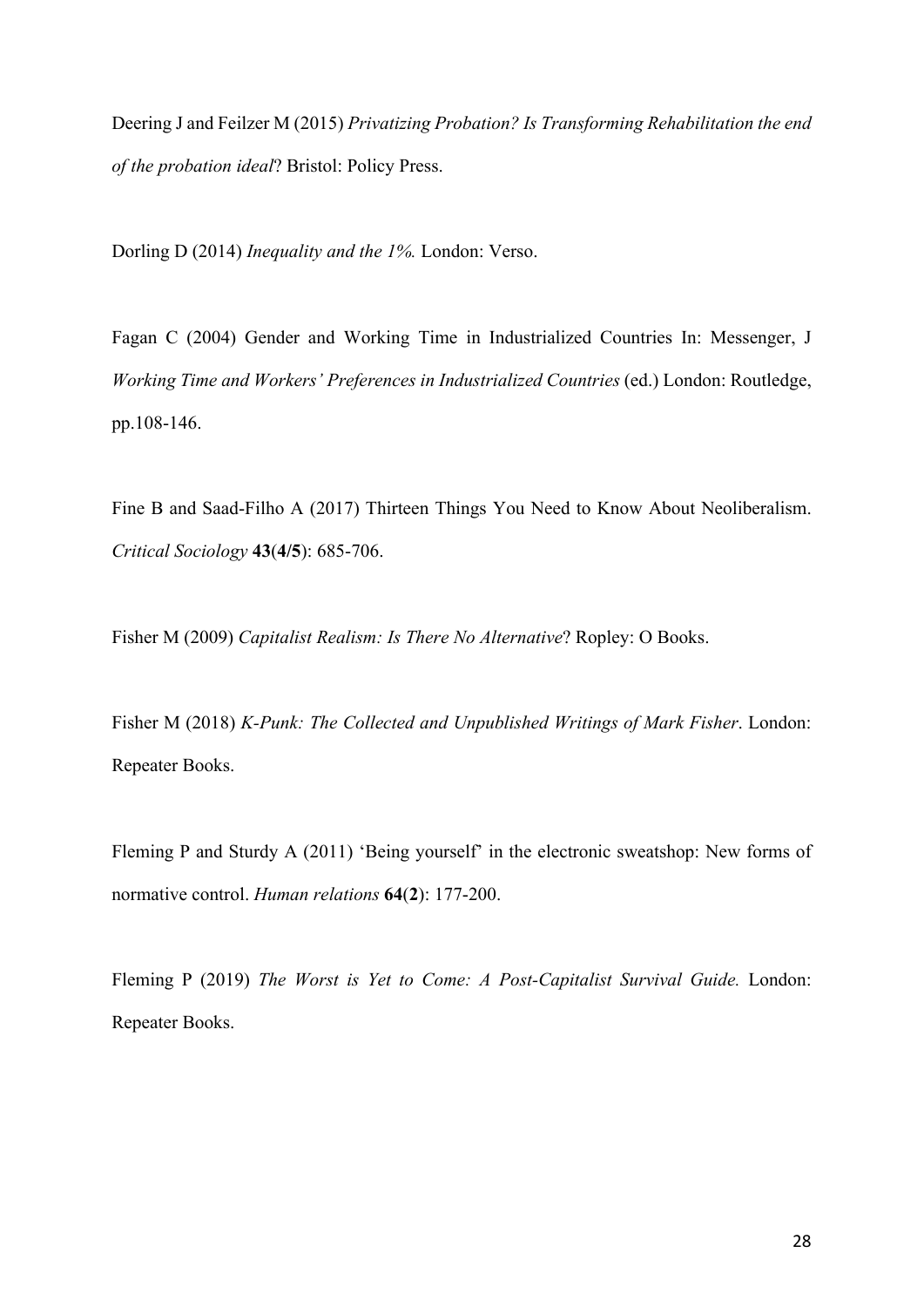Geddes A, Parker C and Scott S (2018) When the snowball fails to roll and the use of 'horizontal' networking in qualitative social research. *International journal of social research methodology* **21**(**3**): 347-358.

Hall A and Antonopoulos G (2017) Coke on Tick: exploring the cocaine market in the UK through the lens of financial management. *Journal of Financial Crime* **24**(**2**): 181-199.

Handcock M and Gile K (2011) On the concept of snowball sampling. *Sociological Methodology* **41**(**1**): 367-371.

Hanlon G (2018) The First Neo-Liberal Science: Management and Neo-Liberalism. *Sociology*  **52**(**2**): 298-315.

Harvey D (2005) *A Brief History of Neoliberalism*. Oxford: Oxford University Press.

Harvey D (2011) *The Enigma of Capital and the Crises of Capitalism*. London: Profile Books Ltd.

Hobsbawm E (1994) *Age of Extremes: The Short Twentieth Century 1914-1991*. London: Abacus.

Holt H and Hvid H (2014) Management and Employee Control in Current Industrial Work. *Nordic Journal of Working Life Studies* **4**(**3**): 57-78.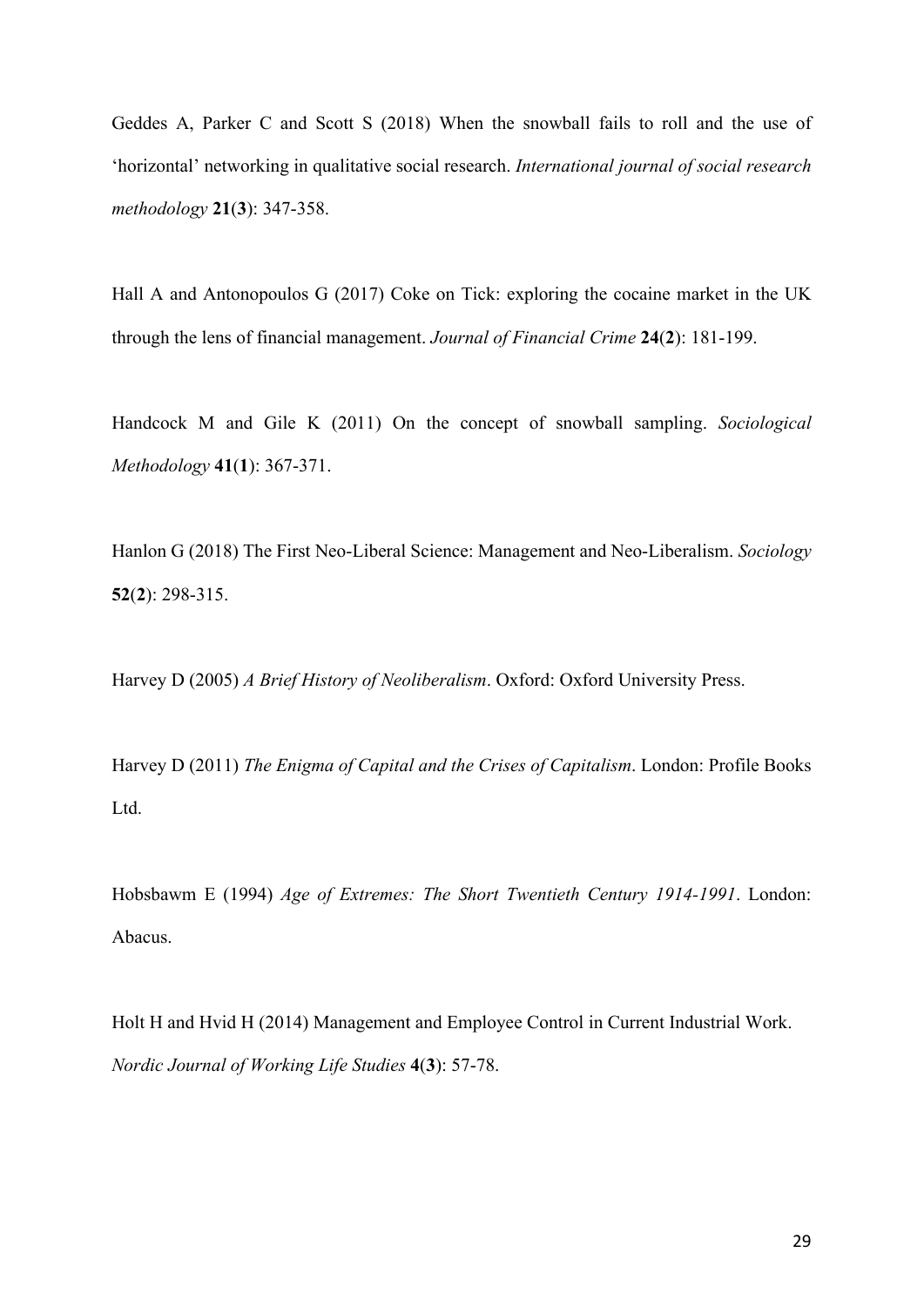Jessop B (2018) Neoliberalization, uneven development, and Brexit: further reflections on the organic crisis of the British state and society. *European Planning Studies* **26**(**9**): 1728-1746.

Jessop B (2019) Ordoliberalism and Neoliberalization: Governing through Order or Disorder. *Critical Sociology* **45**(**7/8**): 967-981.

Judt T (2010) *Post War: A History of Europe Since 1945*. London: Vintage Books.

Laaser K (2016) 'If you are having a go at me, I am going to have a go at you': the changing nature of social relationships of bank work under performance management. *Work, Employment and Society* **30**(**6**): 1000-1016.

Lever-Tracey C (1983) 'Immigrant Workers and Postwar Capitalism: In Reserve or Core Troops in the Front Line?' *Politics and Society* **12**(**2**): 127-157.

Lloyd A (2017) Ideology at Work: Reconsidering ideology, the labour process and workplace resistance. *International Journal of Sociology and Social Policy* **35**(**5/6**): 266-279.

Lloyd A (2018) *The Harms of Work: An Ultra-Realist Account of the Service Economy*. Bristol: Policy Press.

Lloyd A (2020) Efficiency, Productivity and Targets: The Gap Between Ideology and Reality in the Call Centre. *Critical Sociology* **46**(**1**): 83-96.

Marquand D (1988) *The Unprincipled Society: New Demands and Old Politics*. London: Fontana Press.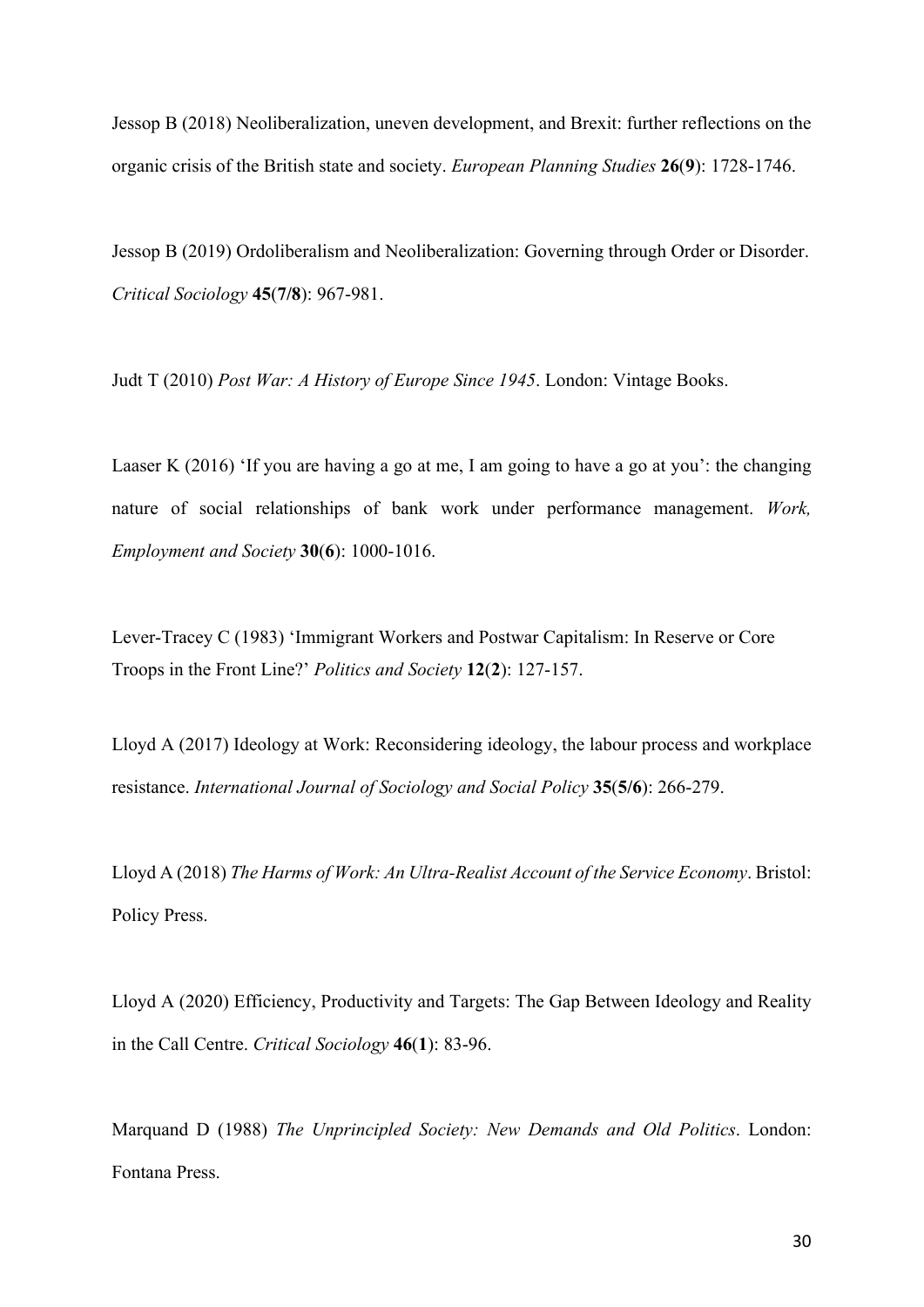Mayer S and Noiseux Y (2015) Organizing at Walmart: Lessons from Quebec's Women. *Global Labour Journal* **6**(**1**): 4-23.

McBride J and Lucio M (2020) Beyond work intensification: The contradictions and ironies of the changing nature of 'unskilled' work in a context of austerity and organisational change. *Capital & Class* 1-20.

Mitchell W and Fazi T (2017) *Reclaiming the State*: *A Progressive Vision of Sovereignty for a Post-Neoliberal World*. London: Pluto Press.

Moore P (2018) Tracking Affective Labour for Agility in the Quantified Workplace. *Body & Society* **24**(**3**): 39-67.

Moore P and Joyce S (2020) Black box or hidden abode? The expansion and exposure of platform work managerialism. *Review of International Political Economy* **27**(**4**): 926-948.

Mulholland K and Stewart P (2013) Workers in Food Distribution: Global Commodity Chains and Lean Logistics. *New Political Economy* **19**(**4**): 534-558.

Murray N (2020) *Burnout Britain: Overwork in an Age of Unemployment*. Compass, October, Available at: [https://www.compassonline.org.uk/publications/burnout-britain-overwork-in](https://www.compassonline.org.uk/publications/burnout-britain-overwork-in-an-age-of-unemployment/)[an-age-of-unemployment/](https://www.compassonline.org.uk/publications/burnout-britain-overwork-in-an-age-of-unemployment/) (accessed 02 February 2021).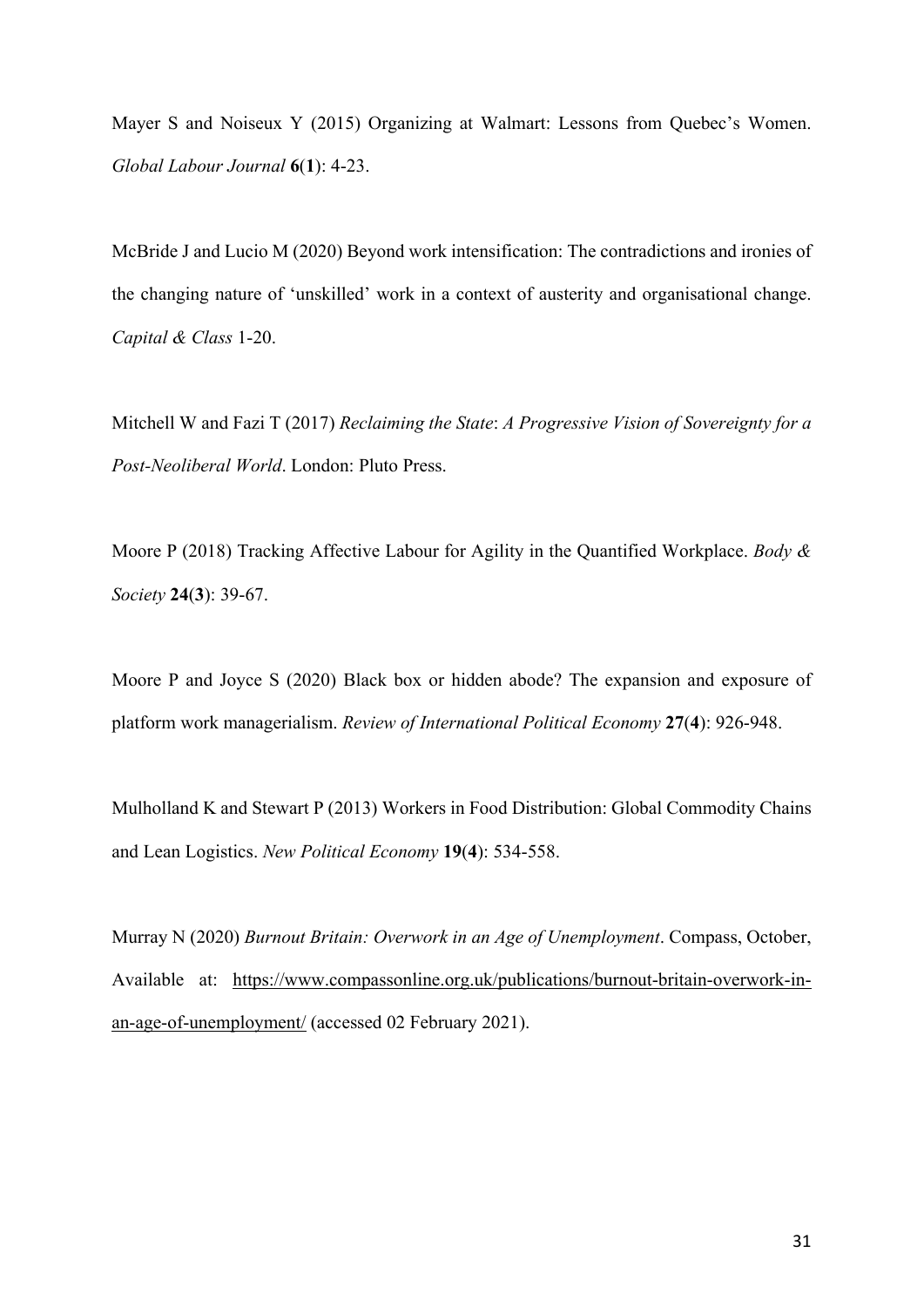Newsome K, Thompson P and Commander J (2013) You monitor performance at every hour': labour and the management of performance in the supermarket supply chain. *New Technology, Work and Employment* **28**(**1**): 1-15.

Piasna A (2015) "Thou shalt work hard": Fragmented working hours and work intensification across the EU. *Forum Socjologiczne* **SI**(**1**): 77-89.

Raymen T (2018) *Parkour, Deviance and Leisure in the Late-Capitalist City*. Bingley: Emerald Publishing.

Savage M (2015) *Social Class in the 21st Century*. London: Penguin.

Shafer E, Kelly E, Buxton O, et al. (2018) Partners' overwork and individuals wellbeing and experienced relationship quality. *Community, Work & Family* **21**(**4**): 410-428.

Standing G (2011) *The Precariat: The New Dangerous Class*. New York: Bloomsbury.

Stewart P Shanahan G and Smith M (2020) Individualism and Collectivism at Work in an Era of Deindustrialization: Work Narratives of Food Delivery Couriers in the Platform Economy. *Frontiers in Sociology* **5**: 1-14.

Stilova R and Trichkova P (2020) Work-life balance in Europe: institutional contexts and individual factors. *International Journal of Sociology and Social Policy* **40**(**3/4**): 366-381.

Southwood I (2011) *Non-Stop Inertia*. London: Zero Books.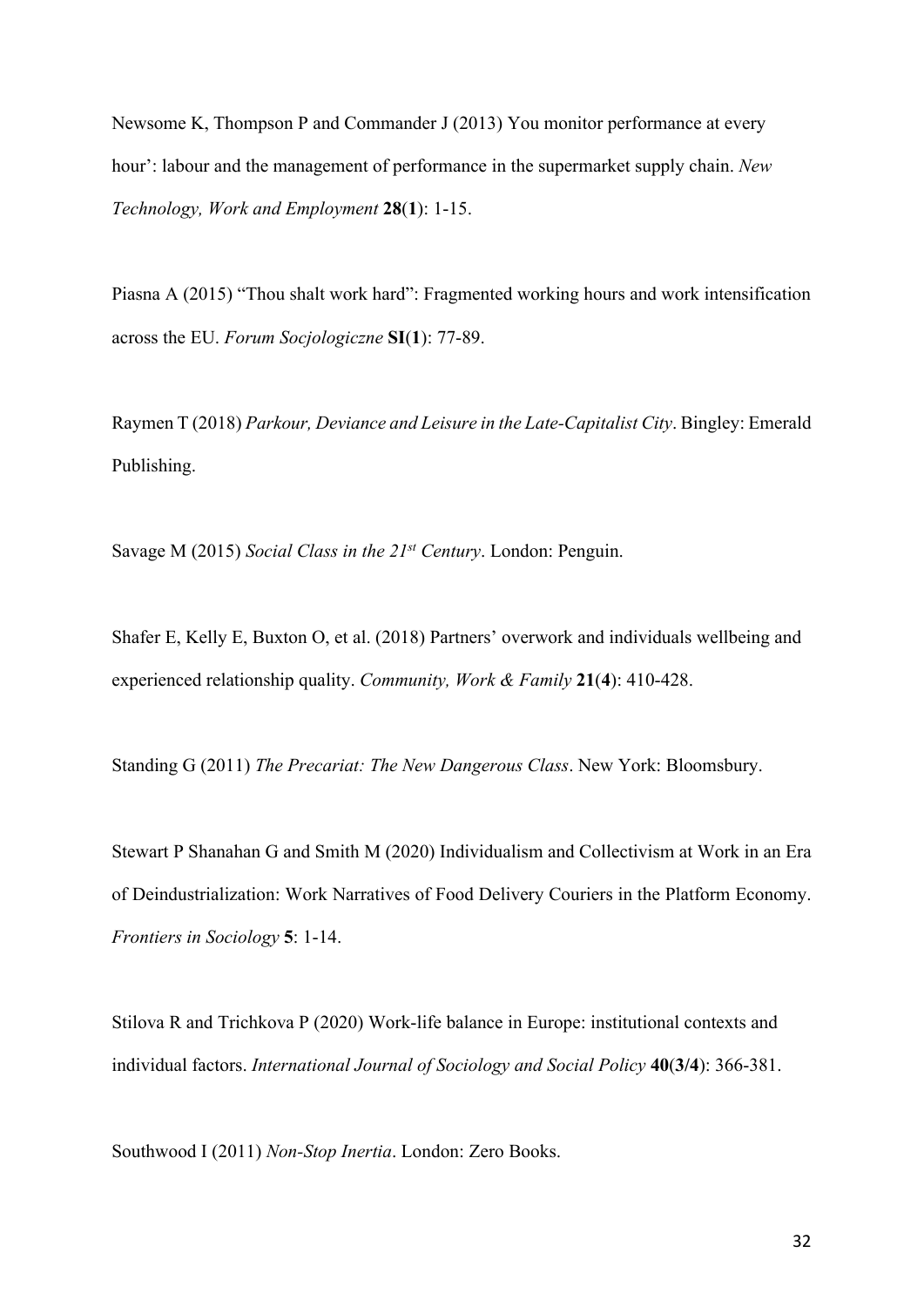Streeck WG (2016) *How Will Capitalism End?* London: Verso.

Telford L and Wistow J (2020) Brexit and the working class on Teesside: Moving beyond reductionism. *Capital & Class* **44**(**4**): 553-572.

Telford L and Lloyd A (2020) From "Infant Hercules" to "Ghost Town": Industrial Collapse and Social Harm in Teesside. *Critical Criminology* **28**(**4**): 595-611.

Thompson P and Brock D (2010) Managerial control and workplace regimes: an introduction. *Work, Employment and Society* **23**(**3**): 1-12.

Tsoulfidis L and Tsaliki P (2019) 'Classical Political Economy and the Evolution of Post-War Capitalism' in L Tsoulfidis and P Tsaliki (Eds) *Classical Political Modern Economics and Modern Capitalism: Theories of Value, Competition, Trade and Long Cycles*. New York: Springer.

Viven R (2011) *Thatcher's Britain: The Politics and Social Upheaval of the 1980s.* New York: Simon & Schuster.

Warren J (2018) *Industrial Teesside, Lives and Legacies: A post-industrial geography.*  London: Palgrave Macmillan.

Wheatley D (2017) Autonomy in Paid Work and Employee Subjective Well-Being. *Work and Occupations* **44**(**3**): 296-328.